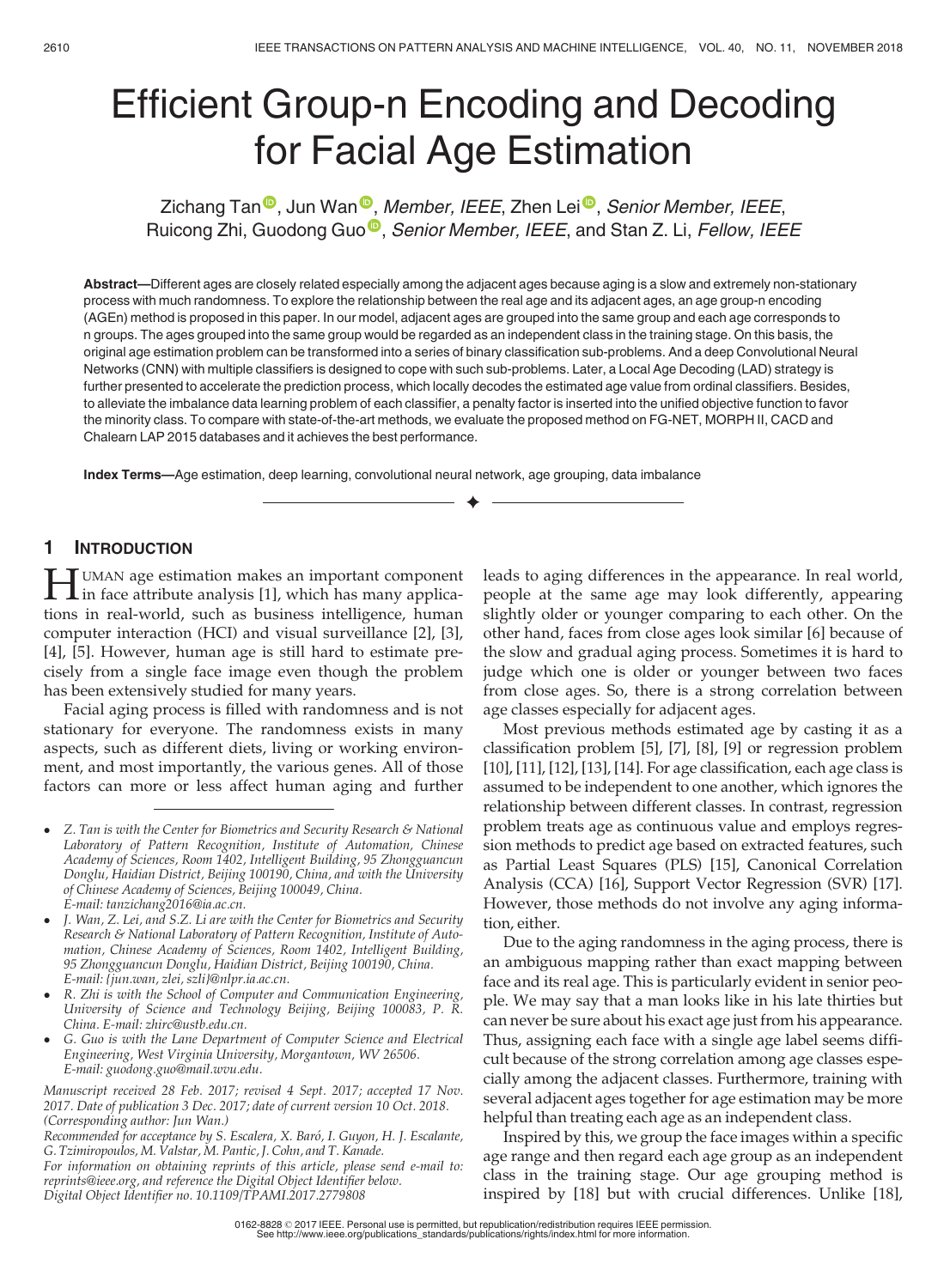

Fig. 1. The pipeline of our framework for age estimation. It consists of two stages: training stage and testing stage. In the training stage, the training images with different scales are first processed by face detection, alignment and cropping. All the images are aligned according to the point of the center of two eyes and the upper lip. Then all the training images are grouped by the age group-n encoding strategy, where the images from adjacent ages would grouped into the same group. After that, the training images are used to train the CNNs. In the testing stage, the test image is first processed in the same way as the training stage used. Then, the processed image is input into the trained CNN network, and age group classification is employed to obtain the probabilities of each group. Finally, the predicted age is obtained by decoding the group classification results.

which needs to group ages for many times and each time they divide ages into non-overlapped groups, our age grouping method conducts age division only one time, where all ages are divided into overlapped age groups. We carefully design the grouping strategy to encode ages into age groups, which ensures that each age corresponds to an unique age group set. Based on this, the exact age can be recovered by decoding the group classification results according to a certain mapping relation between the age and age groups. Therefore, our method could be implemented in a single network rather than an ensemble of networks [18] or cascaded networks [19].

Using the novel grouping method, we can transform the age estimation problem into a series of binary classification problems, where each classifier determines whether the face image belongs to the corresponding group or not. The CNN with multiple output layers is also employed in our approach. Unlike [20], [21], our method aims to explore the relationship between the adjacent ages based on age group classification, while the approaches of [20], [21] mainly exploit the relative order relation among age labels. Besides, each classifier of the network in [20], [21] acts as a comparator to determine whether or not the age of the input face is greater than a value, while each classifier of our network aims to distinguish images within each age group.

For each binary classifier, the number of training images belonging to the corresponding group is far less than the others (imbalanced data learning). This is because we group images only within a small age range. A viable solution to the imbalance data problem is to modify the algorithm via cost-sensitive learning [22], [23]. In this paper, we modify our training algorithm by employing a penalty factor to shift the bias of the classifier to favor the minority class, which increases the contributions of the minority class in the learning stage.

The proposed age estimation framework is shown in Fig. 1, and the source codes and models are available at the website.<sup>1</sup> The main contributions of our work include:

1) A novel age grouping strategy called Age Group-n Encoding (AGEn) is proposed, where the adjacent

1. http://www.cbsr.ia.ac.cn/users/zctan/projects/AgeEncoding Decoding/main.htm

ages are grouped into the same group and each age corresponds to n groups. Moreover, unlike employing an ensemble of multiple networks to obtain the exact age due to grouping ages for many times [18], only a single network (see Fig. 1) is used to make the prediction with our age division.

- 2) To accelerate the predicting process, a Local Age Decoding (LAD) strategy is proposed to obtain the predicted age by locally decoding the outputs of the binary classifiers.
- 3) Inspired by previous works [22], [23], we extend the cost-sensitive learning strategy used in traditional methods (i.e., Cost-Sensitive Dataspace Weighting with Adaptive Boosting [23], Cost-Sensitive Decision Trees [23]) into our designed objective function of the proposed CNN framework for age estimation, which is effective to deal with the imbalanced data problem caused by age grouping.
- 4) Our method achieves the state-of-the-art results on multiple datasets, including FG-NET [24], MORPH II [25], CACD [26] and Chalearn LAP 2015 databases [27].

## 2 RELATED WORK

Human Age estimation has been studied extensively for over 20 years. The earliest work of age estimation was possibly reported by Kwon et al. [29] in the 1990s, which judged the age range of face images with hand-crafted features, such as baby, young adult and senior adult. However, only dozens of face images were analyzed in their work. At that time, the lack of a large-scale age dataset also hindered the development of age estimation technology. With the joint efforts of many scholars from all over the world, large age datasets such as FG-NET [30], MORPH II [25] and CACD [26] databases are available for the community, which are also the most popular age datasets nowadays.

With the development of facial analysis technology, researchers started to predict the exact age rather than simply estimate the coarse age range from face images. Also, a large number of methods have been proposed for age estimation, such as Active Appearance Models (AAM) [31], AGing pattErn Subspace (AGES) [7], [32], age manifold [10], [33], [34],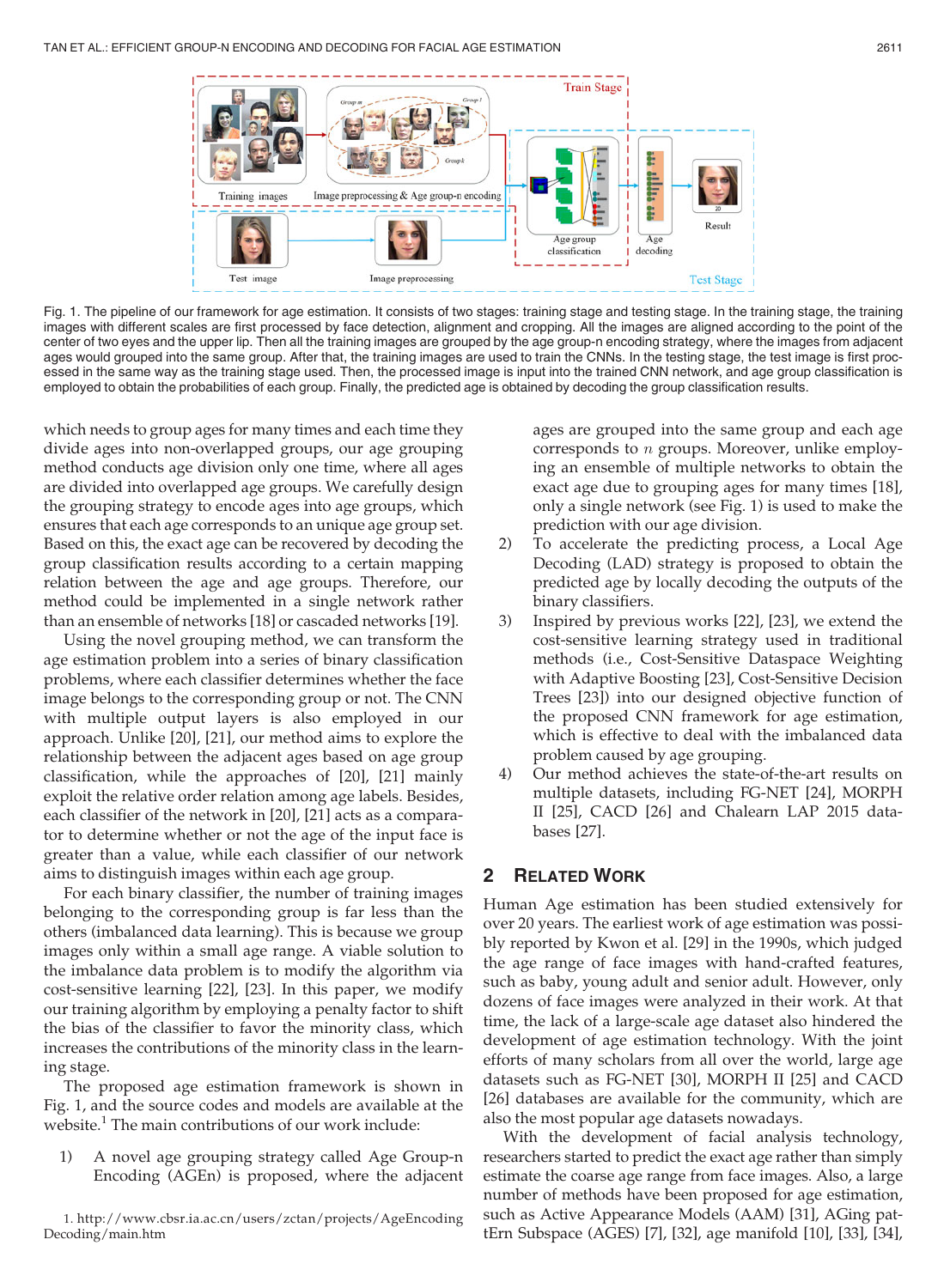

Fig. 2. The architecture of the proposed network. Our network is based on the VGG-16 network [28] and we adopt the BGR face image as the input with the size of  $224 \times 224$ . The CNN network consists of two fully connected with the size of  $224\times224.$  The CNN network consists of two fully connected layers and the later one produces a feature vector for age group classifi-<br>cation. After that, the network branches out  $T$  output layers, where belongs to the corresponding age group or not. Moreover, all the convolutional layers are followed by ReLU non-linearity.

and methods with local features [8], [35], [36]. Particularly, Biologically Inspired Features (BIF) [8] has the most outstanding ability in age estimation among those local features. After features extracted by local image descriptors, classification or regression methods would be employed to obtain the predicted age, such as BIF+SVM [8], BIF+SVR [8], BIF+CCA [12]. More recently, Geng et al. [6], [37] allowed each face image labeled with a label distribution rather than a single age label, where both the real age and its adjacent ages would contribute to the learning. The work in [38], [39] also integrate the idea of label distribution into deep learning framework and achieve promising performance.

Recently, deep learning has gained a lot of success on age estimation. Yi et al. [14] deployed many parallel CNNs with multi-scale face images for age estimation. Malli et al. [18] estimated apparent ages with age grouping to account for multiple labels per image. However, this work needs an ensemble of models to further predict the exact age, seeming relatively tedious. Antipov et al. [40] developed a children-specialized deep learning method for apparent age estimation, and achieved the best performance at Chalearn Looking At People (LAP) challenge 2016. Niu et al. [21] casted age estimation as an ordinal regression problem with a multiple outputs CNN, which achieved the state-of-theart result on MORPH II database. Zhu et al. [19] first used age group classifier to acquire the coarse age range of face images with CNN, and then multiple local age estimators were employed to predict the exact age. Liu et al. [41] exploited a general-to-special transfer learning scheme for age estimation based on GoogleNet [42]. Rothe et al. [9] proposed a Deep EXpectation (DEX) method for apparent age estimation based on VGG-16 architecture [28] and won the first place at Chalearn LAP challenge 2015. However, DEX only conducts the refinement that fuses all ages information in the prediction phase but neglects the correlation between different ages in the training stage.

In this work, the correlation between adjacent ages would be explored through grouping and training the adjacent ages together. Different from previous grouping-based methods, which estimate the age for a facial image through an ensemble of models or cascaded structures, the proposed method estimates age from facial images with a single network based on well-designed group-n encoding and decoding processes. To our best knowledge, it is the first work to conduct age estimation with a single network based on age group classification.

## 3 OUR METHOD

The pipeline of our method for age estimation is shown in Fig. 1, and our method mainly consists of fine-grained age grouping, age group classification and age decoding. The specific algorithm is given in Algorithm 1.

|  |  | Algorithm 1. The Algorithm of the Proposed Method |  |
|--|--|---------------------------------------------------|--|
|--|--|---------------------------------------------------|--|

**Input:** The training data  $D = \{x_i, y_i\}_{i=0}^{N-1}$ , and the test data  $D' = \{x' \cdot \}_{i=1}^{M-1}$  $D' = \{x'_i\}_{i=0}^{M-1}$  $\frac{m-1}{i=0}$ .<br>1. . . . .

**Output:** The predictions  $\{y_i\}_{i=0}^{M-1}$  for the test data.<br>1. conduct age grouping for training data D with

- 1: conduct age grouping for training data  $D$  with AGEn, and obtain the group labels  $\left\{ \{g_i^t\}_{t=0}^{T-1} \right\}$  $\left\{ \{g_i^t\}_{t=0}^{T-1} \right\}_{i=0}^{N-1}$ , the age group index  $C_a$  for each age a and the age set  $S_t$  for each group t.
- 2: train MO-CNN with  $\{x_i, \{g_i^t\}_{t=0}^{T-1}\}_{i=0}^{N-1}$  for searching the optimal network parameters  $\{W, W\}$ .
- 
- 3: for  $i = 0, 1, \ldots, M 1$  do<br>4: input the face image *x* 4: input the face image  $x'_i$  into MO-CNN
- 5: obtain  $\{p(g_i^t = m | x_i', W, W)\}_{m=0}^T$   $\}_{i=0}^{T-1}$
- 6:  $m \leftarrow \arg \max_{t} p(g_i^t = m | x_i^t, W, W)$ <br>7: for  $a \in S$  do
- 7: for  $a \in S_m$  do 8: compute  $\mathcal{P}$
- 8: compute  $\mathcal{P}(a|x'_i, W, W)$  according to Eq. (7)
- 9: end forend
- $10:$  $\mathcal{P}_i \leftarrow \argmax_{a \in \mathcal{S}_m} \mathcal{P}(a|x'_i, \mathcal{W}, W)$ forend
- 11: end forend

#### 12: **return** The predictions  $\{y'_i\}_{i=0}^{M-1}$  $\frac{i=0}{\cdot}$

## 3.1 Fine-Grained Age Grouping

Unlike previous age grouping methods where each age corresponds to one group, we introduce a novel age grouping method called Age Group-n Encoding for age estimation, where each face image is assigned to  $n$  groups. The grouping rules are given below:

- Given the age set  $\mathcal{Y} = \{l_0, l_1 \dots, l_K\}$ , we can group ages into  $T(T = K + n)$  groups. Note that  $l_0$  and  $l_K$ are the minimum and maximum ages, respectively, and  $l_0 < l_1 < \cdots < l_K$ .
- 2. For age  $l_i$ , it is assigned to group  $i, i+1, \ldots, i+n-1$ , where each age corresponds to  $n$  groups. Each group includes at least one age but at most  $n$  ages.



Fig. 3. Example of grouping results with Age Group-3 Encoding for age set  $\{0, 1, \ldots, 100\}$ . There are 103 groups in total and each age corresponds to 3 groups.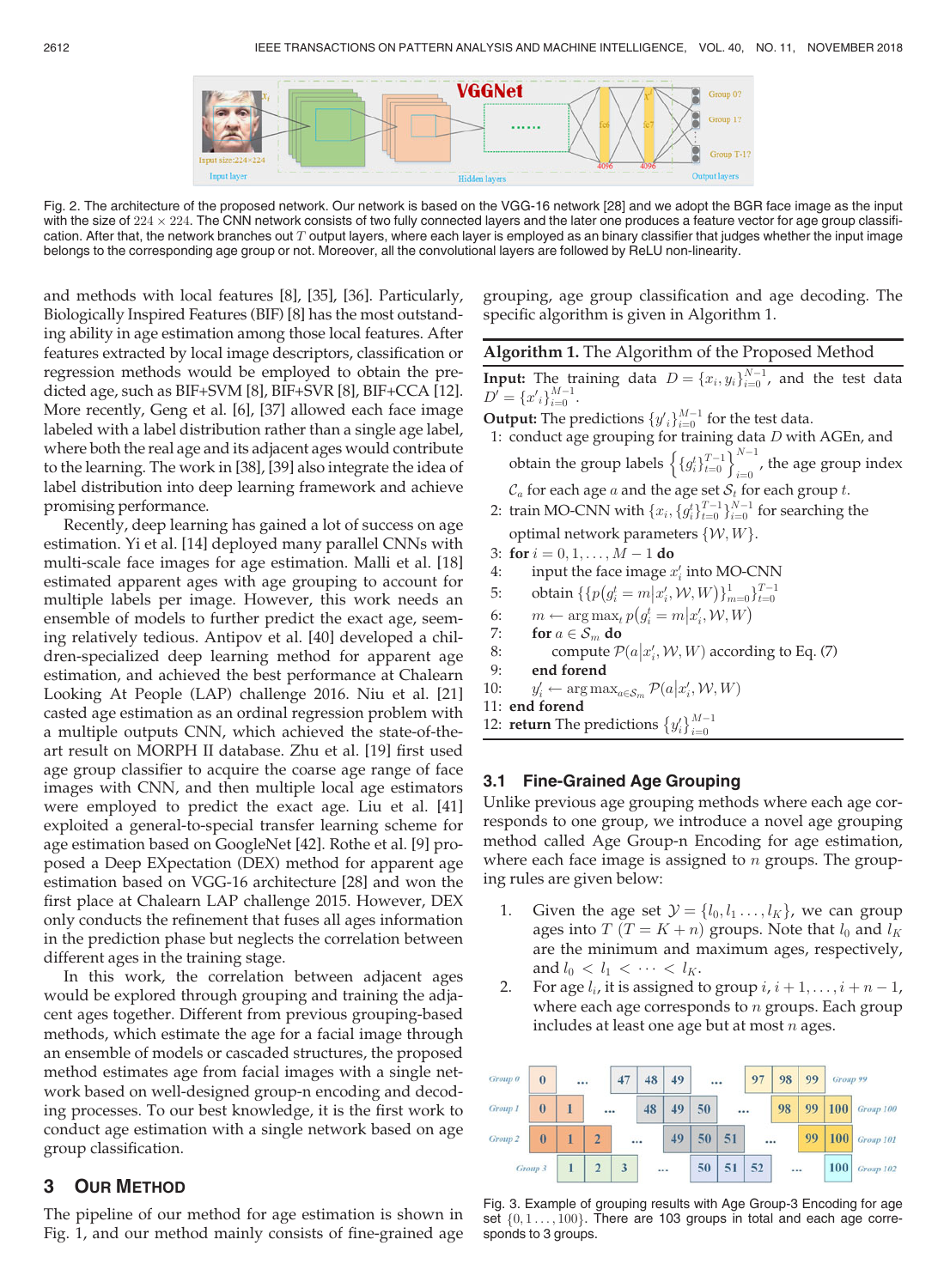

Fig. 4. The distribution of positive and negative samples for each age group on MORPH II training set with AGE3, AGE9 and AGE15. When grouped by AGE3, the distribution is extremely uneven and negative samples is many times larger than positive samples. The number of positive samples of middle groups would increase as  $n$  rises, but the imbalance is still serious in the marginal groups.

Fig. 3 gives a grouping example when  $K = 100$  and  $n = 3$ for age set  $\{0, 1, \ldots, 100\}$ . According to our grouping rules, each age is encoded into a unique group set, which is essential for the prediction stage that is a decoding process from group to age. In order to facilitate later parts of the paper,  $\mathcal{C}_a = \{c_0, c_1, \ldots, c_{n-1}\}\$ are used to denote the indices of the groups that age  $a$  belongs to. We also let  $S_t$  represents those ages that the tth group includes. For example, as shown in Fig. 3,  $C_1 = \{1, 2, 3\}$  indicates that age 1 is assigned to group 1, 2 and 3 and  $S_3 = \{1, 2, 3\}$  denotes that group 3 consists of ages 1, 2 and 3.

#### 3.2 Age Group Classification

The network architecture of age group classification, called Multiple Outputs CNN (MO-CNN), is illustrated in Fig. 2. The network includes multiple output layers, where each output layer corresponds to a binary classification task that judges whether the input sample belongs to the age group or not. Assuming we have a training set with  $N$  samples, where each sample is attached with a chronological label and T age group labels where  $T = K + n$  when the Age Group-n Encoding strategy is employed. Each sample is represented as  $\left\{x_i, y_i, \left\{g_i^t\right\}_{i=0}^{T-1}\right\}$  $\left\{x_i, y_i, \left\{g_i^t\right\}_{i=0}^{T-1}\right\}$ , where  $x_i \in R^d$  is the *i*th sample,  $y_i \in \mathcal{Y}$  represents the age label for  $x_i$  and  $g_i^t \in \mathcal{G} = \{0, 1\}$  is the age group label indicating whether the  $i$ th sample belongs to age group  $t$  or not If  $x$ , belongs to age *i*th sample belongs to age group  $t$  or not. If  $x_i$  belongs to age group t,  $g_i^t = 1$ ; otherwise,  $g_i^t = 0$ . As shown in Fig. 2, the network extracts bigh level feature  $x^t$  through a sequence of network extracts high level feature  $x_i^l$  through a sequence of non-linear mappings with a set of parameters  $\mathcal{W} = \{ \mathcal{W}_i \}_{i=0}^l$ <br>where  $\mathcal{W}_i$  represents the weights of layer i. With shared reprewhere  $W_i$  represents the weights of layer i. With shared representation  $x_i^l$ , we conduct the group classifications via multiple binary classifiers with the parameters  $W = \{W_t\}_{t=0}^{T-1}$ , where  $W_t$  denotes the weights of the classifier. Thus, the parameters  $W_t$  denotes the weights of tth classifier. Thus, the parameters of the whole network can be denoted as  $\{W, W\}.$ 

For each classifier, the cross-entropy loss is used as the loss function, thus the objective function of the tth classifier can be written as

$$
J_t = -\frac{1}{N} \sum_{i=0}^{N-1} \sum_{m=0}^{1} 1\left\{g_i^t = m\right\} \log \left(p(g_i^t = m | x_i, \mathcal{W}, W)\right), \quad (1)
$$

where  $p(g_i^t = m | x_i, \mathcal{W}, W) = \frac{\exp\{(W_t^m)^T x_i^l\}}{\sum_j \exp\{(W_t^j)^T x_i^l\}}$ is softmax func-

tion and  $W_t^j$  denotes the *j*th column of the parameter matrix  $W_t$  for tth task.

However, the data distribution is extremely unbalanced for each classifier, and training unevenly could jeopardize the whole model. Each sample in a binary classifier has two states, belonging to the group (a positive sample) or not belonging to the group (a negative sample). As shown in Fig. 4, the number of positive samples is much less than the negative samples. To alleviate the imbalanced data learning problem, we impose penalty factors to penalize positive and negative samples at different degrees for each task. The penalty coefficients are represented as  $\rho = \{\rho_i^0, \rho_i^1\}_{i=0}^{T-1}$ , where  $\rho_i^0$  is the penalty coefficient for persitive samples and  $\rho_i^1$  for positive samples coefficient for negative samples and  $\rho_t^1$  for positive samples. Thus the objective function of tth task is

$$
J_t = -\frac{1}{N} \sum_{i=0}^{N-1} \sum_{m=0}^{1} 1\big\{g_i^t = m\big\} \rho_t^m \log \big(p(g_i^t = m | x_i, \mathcal{W}, W)\big).
$$
 (2)

Therefore, we can balance the contribution of positive and negative samples via adjusting the magnitude of the penalty coefficients.

We have  $T$  binary classification tasks all together and each task corresponds to an output layer. Let  $\alpha_t$  denotes the importance level of the t-task, and the objective function of the whole CNN can then be written as

$$
J = -\frac{1}{N} \sum_{i=0}^{N-1} \sum_{t=0}^{T-1} \sum_{m=0}^{1} \left( \alpha_t \mathbb{1} \{ g_i^t = m \} \rho_i^m \right)
$$
  

$$
\log \left( p(g_i^t = m | x_i, \mathcal{W}, W) \right).
$$
 (3)

In the training process, we apply the stochastic gradient descent (SGD) [43] to search the suitable parameters  $\{W, W\}$  for our MO-CNN.

#### 3.3 Age Decoding

We elaborate a delicate CNN with multiple binary classifiers to determine which groups a face image belongs to. However, we can only acquire an ambiguous age range using the classification framework. Since only an ambiguous age range can be acquired using the classification framework, a decoding stage is further developed to obtain the exact age considering the specific mapping relation between ages and age groups. Detailed age decoding stage is explained below.

The objective function, Eq. (3), can be rewritten as

$$
J = -\frac{1}{N} \log \bigg( \prod_{i=0}^{N-1} \prod_{t=0}^{T-1} \big( \sum_{m=0}^{1} 1\big\{ g_i^t = m \big\} \cdot \n\bigg)
$$
  

$$
p(g_i^t = m | x_i, \mathcal{W}, W)^{\rho_i^m} \bigg)^{\alpha_t} \bigg).
$$
 (4)

Removing the negative logarithm and average factor terms of Eq. (4), our learning procedure is actually to maximize the following equation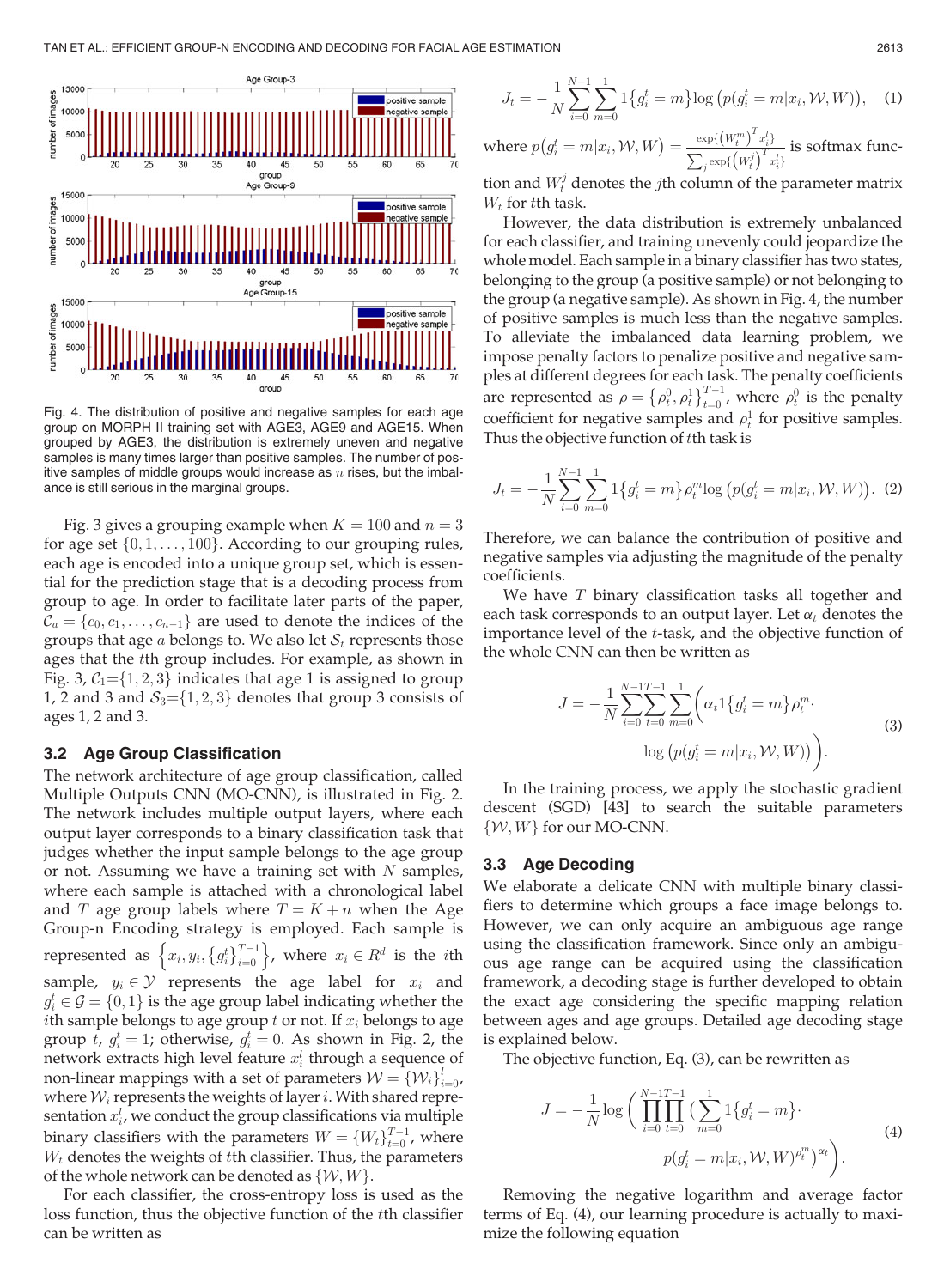$$
p(G|X, W, W) = \prod_{i=0}^{N-1} \prod_{t=0}^{T-1} \left( \sum_{m=0}^{1} 1\{g_i^t = m\} \cdot \right)
$$
  

$$
p(g_i^t = m|x_i, W, W)^{\rho_i^m} \right)^{\alpha_t},
$$
 (5)

where  $X = \{x_i\}_{i=0}^{N-1}$  and  $G = \left\{\{g_i^t\}_{t=0}^{T-1}\right\}$  $x=0$  $\left\{\int d^t x^{T-1}\right\}^{N-1}$  $i=0$ are the whole dataset and the corresponding group labels, respectively.

In Section 3.1, we use an index set  $\mathcal{C}_a$  to represent the groups that the face images with age a belong to. And Eq. (5) can be rewritten as following with the index set  $\mathcal{C}_a$ 

$$
p(G|X, W, W) = \prod_{i=0}^{N-1} \left( \prod_{t \in C_{y_i}} p(g_i^t = 1|x_i, W, W)^{\alpha_t \rho_t^1} \right)
$$

$$
\prod_{t \in \bar{C}_{y_i}} p(g_i^t = 0|x_i, W, W)^{\alpha_t \rho_t^0} \right).
$$
(6)

Note that  $\mathcal{C}_{y_i}$  represents those groups that the face image with age  $y_i$  belongs to, and  $\mathcal{C}_{y_i}$  is the complementary set of  $\mathcal{C}$  . It is assumed that the samples are independent to each  $\mathcal{C}_{y_i}$ . It is assumed that the samples are independent to each other. Therefore, we can define the probability of a face image belongs to age  $a$  as following:

$$
\mathcal{P}(a|x_i, \mathcal{W}, W) = \frac{1}{Z} \prod_{t \in \mathcal{C}_a} p(g_i^t = 1|x_i, \mathcal{W}, W)^{\alpha_t \rho_t^1}.
$$
  

$$
\prod_{t \in \bar{\mathcal{C}}_a} p(g_i^t = 0|x_i, \mathcal{W}, W)^{\alpha_t \rho_t^0},
$$
(7)

where Z is the normalization factor that makes sure  $\sum_{a \in \mathcal{Y}} \mathcal{P}(a|x_i, \mathcal{W}, W) = 1$ . In the training stage, our learning procedure aims to make the probability  $\mathcal{P}(a|x|, \mathcal{W}, W)$  reach procedure aims to make the probability  $\mathcal{P}(a|x_i, \mathcal{W}, W)$  reach its maximum when a equals to its real age label  $y_i$ . Therefore, the predicting age  $y'_i$  for image  $x_i$  is

$$
y_i' = \underset{a \in \mathcal{Y}}{\arg \max} \mathcal{P}(a|x_i, \mathcal{W}, W). \tag{8}
$$

Our age decoding method is to find the maximal probability of  $\mathcal{P}(a|x_i, W, W)$  for the whole age set Y and take the corresponding age as the final estimated age. This is called Global Age Decoding (GAD). However, it also leads to an enormous computational burden because it conducts computation for all ages and then finds the maximum as its corresponding age. Actually, we can get the coarse age range from the age group classification results, and then use the Local Age Decoding to recover the exact age to reduce the computational complexity. Assume that group  $m$  is the group with the maximal probability  $p(g_i^t = 1 | x_i, W, W)$ <br>for image  $x_i$ , which shows that the images  $x_i$  is most likely for image  $x_i$ , which shows that the images  $x_i$  is most likely to belong to group  $m$ . Thus LAD only compares the probabilities for the ages in  $S_m$ , and it can be written as

$$
y_i' = \underset{a \in \mathcal{S}_m}{\arg \max} \mathcal{P}(a|x_i, \mathcal{W}, W). \tag{9}
$$

We have made comparisons between GAD and LAD in Section 5.3, which shows that the LAD is more efficient.

## **EXPERIMENTS**

In this section, we first introduce the databases and explain some training details about our experiments. Then we present the experimental results.

TABLE 1 Summary of the Databases Used in Our Experiments

| Database                 | Images            | Age range |  |
|--------------------------|-------------------|-----------|--|
| <b>MORPH</b>             | 55244             |           |  |
| 80-20 protocol           | 5493              |           |  |
| Train (80% images)       | 4395              |           |  |
| Test (20% images)        | 1098              | $16 - 77$ |  |
| S1-S2-S3 protocol        | 55244             |           |  |
| S1                       | 10634             |           |  |
| S <sub>2</sub>           | 10634             |           |  |
| S3                       | 33976             |           |  |
| <b>FG-NET</b>            | 1002              | $0 - 69$  |  |
| Train                    | $990 \times 99$   |           |  |
| Test                     | $12(\text{avg.})$ |           |  |
| <b>CACD</b>              | 162941            |           |  |
| Train(1800 celebs)       | 144792            | $14 - 62$ |  |
| Val(80 celebs)           | 7585              |           |  |
| Test(120 celebs)         | 10564             |           |  |
| <b>Chalearn LAP 2015</b> | 4691              |           |  |
| Train                    | 2476              | $3 - 85$  |  |
| Validation               | 1136              |           |  |
| Test                     | 1079              |           |  |
| Chalearn LAP 2016        | 7591              |           |  |
| Train                    | 4113              | $1 - 89$  |  |
| Validation               | 1500              |           |  |
| Test                     | 1978              |           |  |
| <b>IMDB-WIKI</b>         | 523051            |           |  |
| Train                    | 297163            | $0 - 100$ |  |
| Val                      | 10000             |           |  |
|                          |                   |           |  |

The table contains the age range information, and the number of images of the corresponding database and its split. The non-face images (e.g., the tattoo images in MORPH database) are removed in our experiments, thus those images are not counted in this table.

#### 4.1 Databases

For real age estimation, we evaluate the proposed method on FG-NET [24], Morph II [25] and CACD [26] databases, under both the controlled and uncontrolled environments. We also evaluate the performance of the proposed method for apparent age estimation on Chalearn LAP datasets [27], [44]. IMDB-WIKI database [27], [44] is also introduced to pretrain our network when evaluating our model on FG-NET, Morph and Chalearn LAP datasets. A summary of those databases is given in Table 1, including age range information, the size of each database and its corresponding spits. Fig. 4 shows some exemplar images of each database. Here, we take a brief introduction on those databases and the test protocols.

FG-NET. The FG-NET dataset contains 1,002 color or grayscale face images of 82 subjects. Those images are taken in a totally uncontrolled environment with large variations of lighting, poses, and expressions. When evaluating on this dataset, we take leave-one person-out (LOPO) cross validation strategy according to the setup of [5], [33], [45], [46], and the averaging performance over the 82 splits is reported.

MORPH II. This database is probably the largest database with precise age labeling and ethnicities. The database includes about 55 thousand face images and age ranges from 16 to 77 years. In our experiments, we employ two typical protocols for evaluation on MORPH dataset:

According to the test protocol<sup>2</sup> provided by Yi et al. [14], the MORPH dataset would be split into three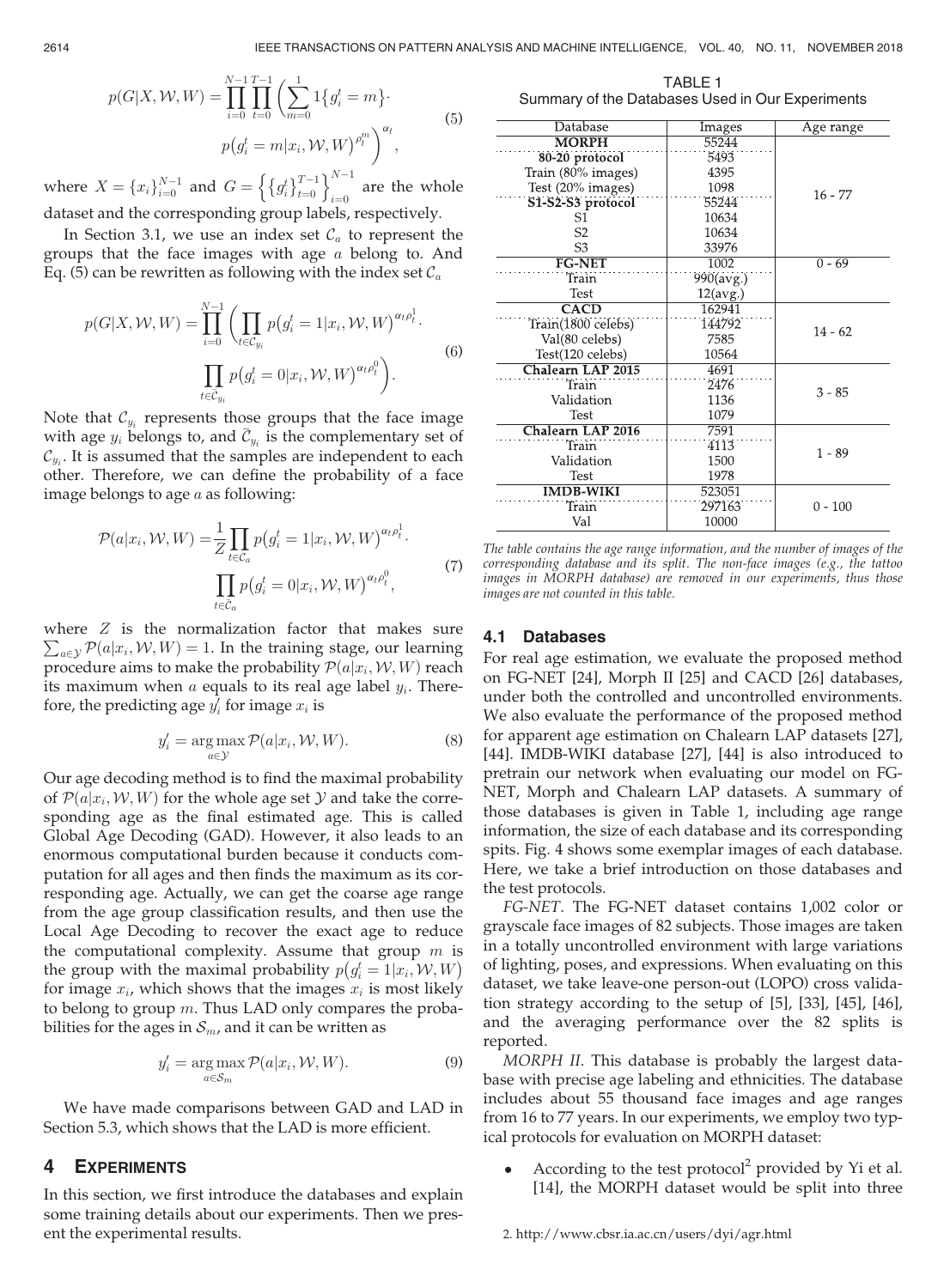

Fig. 5. Sample images from Chalearn LAP, FG-NET, MORPH, CACD and IMDB-WIKI databases. The value below the image is its corresponding age label. FG-NET database includes some old photos (gray image) as shown in the second row. The face images of Chalearn LAP and MORPH databases are taken from the ordinary people, while the images of CACD and IMDB-WIKI databases are from the celebrities. And this difference can be easily found from the figure. Additionally, the CACD database contains some noise. For example, the second image of this databases was wrong labeled. For IMDB-WIKI, it contains more noise, such as a image contains more than one face (see the second image of IMDB-WIKI database) or no face (see the last image of IMDB-WIKI database).

non-overlapped subsets S1, S2, S3 obeying the constructing rules that are detailed in the website provided above. All experiments are repeated twice: 1) training with S1 and testing with S2+S3. 2) training with S2 and testing with S1+S3. Table 1 shows the number of images in each subset. It can be found that, in either way, the number of training images is about a quarter of testing images. For simplicity, we call this test protocol as S1-S2-S3 protocol.

 Following the experimental setting in[21], [45], [46], [47], a subset of 5,493 images was used, where the images are selected from Caucasian descent to reduce the cross-race influence. We also randomly split the whole dataset into two non-overlapped parts: 80 percent images for training and 20 percent images for testing. The number of images for training and testing sets are also given in Table 1. In this way, the number of testing images is a quarter of training images. And we call this protocol as 80-20 protocol for convenience.

CACD. The Cross-Age Celebrity Dataset (CACD) is the largest public cross-age database, which is collected from the Internet Movie DataBase (IMDB). This database, collected from search engines using celebrity name and year (2004-2013) as keywords, contains more than 160 thousand images from 2,000 celebrities. However, the database contains much noise because the age was simply estimated by query year and birth year of that celebrity. We split the database into three subsets: 1,800 noisy celebrities for training, where the number of images is big enough but the age labeling is less precise; 80 cleaned celebrities for validation and 120 cleaned celebrities for testing, where the images are manually checked and the noise images are removed.

Chalearn LAP. The Chalearn LAP challenge is the first competition for apparent age estimation, and it offers images labeled by at least 10 users and then the average age is used as the final annotation. Moreover, the dataset offers the standard deviation for each age label. For the first edition of Chalearn LAP challenge (2015) [27], the organizers collected 4,691 images and all images were split into three subsets: 2,476 images for training, 1,136 images for validation and 1,079 images for testing. For the second edition of Chalearn LAP challenge (2016) [44], the dataset has been extended to 7,591 images, where 4,113 images for training, 1,500 for validation and 1978 for testing. In addition to increasing the number of images, most ages in the dataset are not integers and the standard deviation covers a larger range. Some sample images are given in Fig. 5.

IMDB-WIKI. IMDB-WIKI [5], [9], which contains 523,051 images in total, is the largest dataset for age estimation as far as we know, where the images are crawled from celebrities in  $IMDb<sup>3</sup>$  and Wikipedia.<sup>4</sup> However, this dataset contains much noise. The age label is just calculated based on the date of birth of the corresponding celebrity and the year when the photo was taken, thus the accuracy of the age annotations cannot be guaranteed when wrong timestamp occurs or the image comes from a wrong celebrity. Additionally, tiny faces, multiple faces or non-face problems also occur in the dataset as shown in Fig. 5. Even though this dataset is not suitable for evaluation, it is still a good dataset for pretraining for that the majority of the annotations are correct. To use the dataset effectively, we select about 300 thousand images according to the settings in [5], where all non-face images and part of images with multiple faces are removed. What's more, as shown in Table 1, the selected images are randomly divided into two parts: 10,000 images for validation and the rest for training.

## 4.2 Preprocessing and Experimental Setting

Face Alignment. Face alignment is helpful for age estimation. First, all images are processed by a face detector [48] and a few non-face images would be removed, for example, tattoo images in Morph II database. Then, the active shape models (ASM) [49] are used to detect facial landmarks and all faces would be aligned according to the eyes center and the upper lip. After that, all images are cropped into the size of  $224 \times 224$  and then fed into the network. Some aligned images are shown in Fig. 9.

Data Augmentation. When evaluating on FG-NET, MORPH II and Chalearn LAP databases, the training images are extremely insufficient. For example, less than five thousand images are used for training when evaluation is taken on Morph dataset with 80-20 protocol. The training set of Chalearn LAP 2015 dataset contains no more than three thousand images, which is even more inadequate. Therefore, increasing training samples is necessary to improve the performance. Usually, there are two ways to expand the training data. One is to enrich the training set with other datasets. For example, we usually pretrain the network from other larger datasets to improve its performance. Another way is to add the virtual image samples.

3. www.imdb.com

<sup>4.</sup> en.wikipedia.org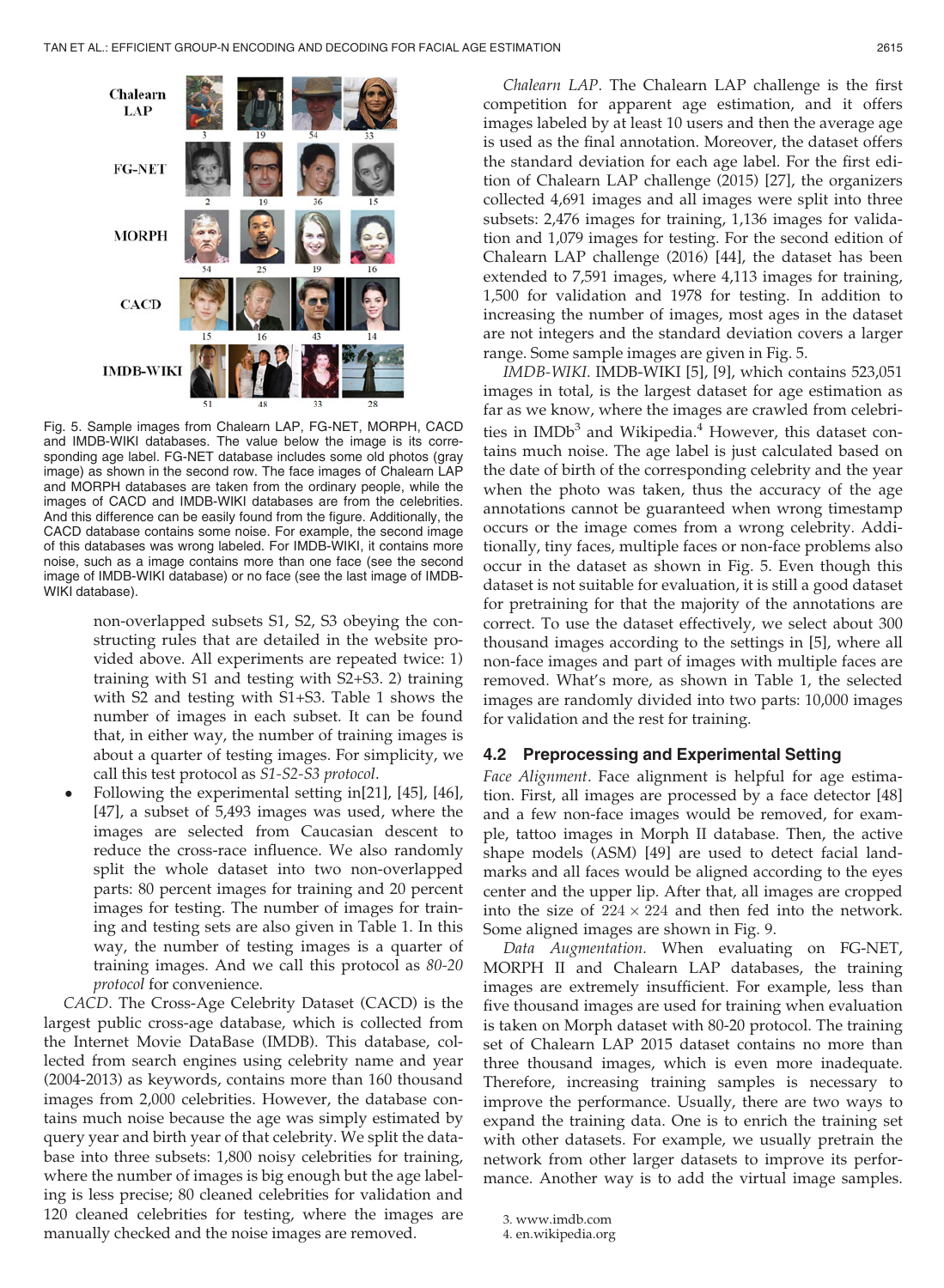

Fig. 6. The network that we used for parameters searching. The network is based on the AlexNet [43], and the last layer also be replaced with multiple binary classifiers. More details of the convolution and pooling layers are shown in the figure.

The first one is a well-known technology and we mainly introduce the method that is used to increase virtual images in our experiments. Here, we augment training images with flipping, rotating by  $\pm 5^0$  and  $\pm 10^0$ , and adding Gaussian white noise with variance of 0.001, 0.005, 0.01, 0.015 and 0.02. The total number of images was increased by 36 times after augmentation. However, data augmentation is only conducted for FG-NET, MORPH II and Chalearn LAP datasets since it is not necessary for CACD database.

Experimental Setting. We train the deep network with a weight decay of 0.0005 and a momentum of 0.9. The learning rate starts from 0.001 and reduced by a factor of 10 along with the number of iterations increases. We set  $\alpha_t = 0.1$  for all tasks. AGE7 grouping strategy is taken when experimenting on Chalearn 2016 dataset and AGE9 is taken for the others. Moreover, we set  $\rho_t^1$  to 1 for the experiments on CACD dataset and set  $\rho_t^1$  to 2 for the rest experiments. More details of the setting of AGEn and parameters of balance strategy can be found in Section 4.4. Our algorithm is implemented within the caffe framework [50] on TITAN X GPU. And for all experiments the VGG-16 network was initialized with the weights from training on ImageNet dataset first. For some experiments, the network would be pretrained on IMDB-WIKI dataset and we would explain it in the text.

## 4.3 Evaluation Metrics

For real age estimation, the Mean Absolute Error (MAE) and Cumulative Score (CS) are usually used as evaluation metrics. MAE indicates the mean absolute error between the predicted result and the ground truth for testing set, and it is calculated as

$$
MAE = \frac{1}{m} \sum_{i=0}^{m-1} |y'_i - y_i|,
$$
\n(10)

where  $y'_i$  denotes the predicting age for *i*th image and *m* is the number of testing face images. MAE is the most frequently used evaluation metric, and obviously, lower MAE result means a better performance.  $CS(n)$  is computed as follows:

$$
CS(n) = \frac{m_{e\leq n}}{m},\tag{11}
$$

where  $m_{e\leq n}$  represents the total number of test images whose absolute error between the predicting results and the ground truth is not greater than  $n$  years. Obviously, the higher the  $CS(n)$ , the better performance it gets.

For apparent age estimation, the  $\epsilon\text{-error}$  is used as a quantitative measure, which is proposed by the Chalearn LAP competition. The  $\epsilon\text{-error}$  is computed as

$$
\epsilon = 1 - e^{-\frac{(x-\mu)^2}{2\sigma^2}}.
$$
\n(12)

It not only measures the error between the predicted value  $x$ and the averaging labeled age  $\mu$ , but also takes into consideration the standard deviation  $\sigma$ . The final  $\epsilon$ -error is the average over all predictions. Of course, lower  $\epsilon$ -error means a better performance and it reaches to 0 when the perfect prediction is achieved.

## 4.4 Parameters Discussion

As shown in Fig. 11, the distributions of MORPH II and CACD databases differ greatly. We believe that the optimal parameters of the model is closely related to training data distributions. In this section, we find appropriate age grouping range  $n$  of age grouping strategy and penalty coefficient  $\rho$  of data balance strategy via conducting the experiments on validation set with a variety of  $n$  and  $\rho$ . For the penalty coefficient  $\rho = \{\rho_t^0, \rho_t^1\}_{t=0}^{T-1}$ . We assume that it is the same for<br>all tasks, so it can be written as  $\rho = \{\rho_0^0, \rho_1^1\}$ . However, it all tasks, so it can be written as  $\rho = \{\rho^0, \rho^1\}$ . However, it would take a lot of effort for  $\rho = {\rho^0, \rho^1}$ . For the sake of simplicity, we set  $\rho^0 = 1$  and only change the value of  $\rho^1$  in the parameter searching process.

The CACD and Chalearn LAP 2015 & 2016 datasets have offered validation sets. Thus, we directly evaluate the model on their validation set to choose the appropriate parameters. However, since validation set is not offered in MORPH II dataset, we randomly select 2,000 images from its training set as validation set. These images will, therefore, not be used for training in the parameter searching process. Random selection also ensures that the distribution of training data remains unchanged. Since training with VGG-16 network consumes a lot of time, we conduct the experiments with a shallower network, basd on AlexNet [43], which is shown in Fig. 6.

The results on validation set are shown in Table 2. From the results, we adopt AGE9 strategy and  $\rho$ <sup>1</sup> = 2,  $\rho$ <sup>1</sup> = 1,  $\rho$ <sup>1</sup> = 2

TABLE 2 MAE Results with a Variety of n and  $\rho^1$  on Validation Set

|                     | (a) |  | (b)                                                                                                                                                                                                        |  | (c) |  | (d) |  |  | e) |  |
|---------------------|-----|--|------------------------------------------------------------------------------------------------------------------------------------------------------------------------------------------------------------|--|-----|--|-----|--|--|----|--|
| $\,n$<br>$\rho^1$   |     |  | 5 7 9 11 5 7 9 11 5 7 9 11 5 7 9 11 5 7 9 11                                                                                                                                                               |  |     |  |     |  |  |    |  |
| $\overline{2}$      |     |  | 3.61 3.45 3.41 3.32 3.44 3.39 3.22 3.27 5.52 5.33 5.23 5.32 4.97 4.97 4.87 4.90 5.41 5.15 4.98 5.01<br>3.38 3.30 3.21 3.30 3.26 3.18 3.17 3.17 5.26 5.34 5.43 5.33 4.93 4.89 4.86 4.88 5.08 4.94 4.99 5.04 |  |     |  |     |  |  |    |  |
| 3<br>$\overline{4}$ |     |  | 3.26 3.28 3.23 3.38 3.20 3.22 3.25 3.25 5.25 5.41 5.54 5.50 4.96 5.04 5.03 4.86 5.15 4.97 5.02 5.08<br>3.63 3.32 3.34 3.45 3.18 3.19 3.17 3.32 5.45 5.50 5.63 5.49 4.99 4.96 4.91 4.99 5.08 5.14 5.06 5.15 |  |     |  |     |  |  |    |  |

(a) Results on the validation set of S1 on MORPH II. (b) Results on the validation set of S2 on MORPH II. (c) Results on the validation set of CACD database. (d) Results on the validation set of Chalearn LAP 2015 database. (e) Results on the validation set of Chalearn LAP 2016 database.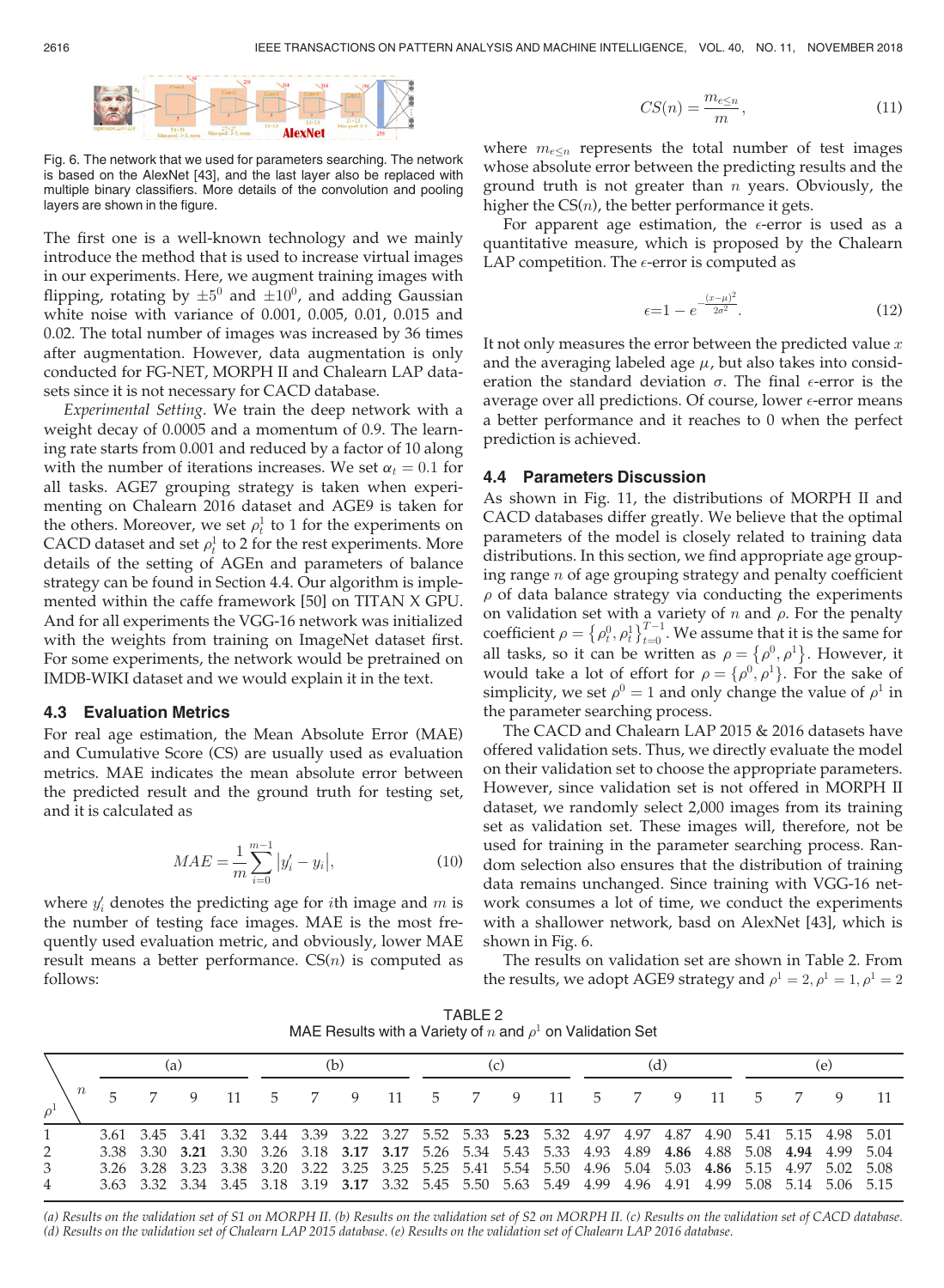TABLE 3 The Comparisons Between the Proposed Method and Other State-of-the-Art Methods on MORPH II Database with the S1-S2-S3 Protocol

| Method                           | Train Set Test Set MAE           |                        |              | Avg. MAE |
|----------------------------------|----------------------------------|------------------------|--------------|----------|
| Ours(IMDB-WIKI)                  | S <sub>1</sub><br>S <sub>2</sub> | $S2 + S3$<br>$S1 + S3$ | 2.82<br>2.58 | 2.70     |
| Ours                             | S <sub>1</sub><br>S <sub>2</sub> | $S2 + S3$<br>$S1 + S3$ | 3.04<br>2.68 | 2.86     |
| Soft softmax [38]<br>(IMDB-WIKI) | S <sub>1</sub><br>S <sub>2</sub> | $S2 + S3$<br>$S1 + S3$ | 3.14<br>2.92 | 3.03     |
| Soft softmax [38]                | S <sub>1</sub><br>S <sub>2</sub> | $S2 + S3$<br>$S1+S3$   | 3.24<br>3.03 | 3.14     |
| Multi-scale CNN [14]             | S <sub>1</sub><br>S <sub>2</sub> | $S2 + S3$<br>$S1 + S3$ | 3.72<br>3.54 | 3.63     |
| BIF+KCCA [12]                    | S <sub>1</sub><br>S <sub>2</sub> | $S2 + S3$<br>$S1 + S3$ | 4.00<br>3.95 | 3.98     |
| BIF+KPLS [11]                    | S <sub>1</sub><br>S <sub>2</sub> | $S2 + S3$<br>$S1+S3$   | 4.07<br>4.01 | 4.04     |
| BIF+rCCA [12]                    | S <sub>1</sub><br>S <sub>2</sub> | $S2+S3$<br>$S1 + S3$   | 4.43<br>4.40 | 4.42     |
| $BIF+PLS[11]$                    | S <sub>1</sub><br>S <sub>2</sub> | $S2+S3$<br>$S1 + S3$   | 4.58<br>4.54 | 4.56     |
| <b>CNN</b> [51]                  | S <sub>1</sub><br>S <sub>2</sub> | $S2 + S3$<br>$S1+S3$   | 4.64<br>4.55 | 4.60     |
| BIF+KSVM [12]                    | S <sub>1</sub><br>S <sub>2</sub> | $S2+S3$<br>$S1+S3$     | 4.89<br>4.92 | 4.91     |
| BIF+LSVM [12]                    | S <sub>1</sub><br>S <sub>2</sub> | $S2+S3$<br>$S1+S3$     | 5.06<br>5.12 | 5.09     |
| BIF+CCA [12]                     | S <sub>1</sub><br>S <sub>2</sub> | $S2+S3$<br>$S1+S3$     | 5.39<br>5.35 | 5.37     |

for Morph II, CACD and Chalearn LAP 2015 datasets, respectively. Moreover, AGE7 and  $\rho$ <sup>1</sup> = 2 are adopted for Chalearn LAP 2016 dataset. For FG-NET database, it contains too few images and all images would be used to evaluate with LOPO strategy. Therefore, we use  $n = 9, \rho^1 = 2$  for FG-NET by our experience because those two parameters perform well in most cases.

We can see that AGE9 is a relatively stable grouping strategy and the model could achieve promising results with AGE9 strategy on most validation sets. For grouping range  $n$ , when  $n$  is smaller, the relationship between the adjacent ages cannot be explored thoroughly and the imbalanced data problem between the images belonging to group or not is more serious because each group includes fewer images. When  $n$  is bigger, the images within the group shows greater diversity, which would be harmful to the model. Thus, AGE9 strategy performs well maybe because  $n = 9$  is an appropriate grouping value which achieves a good tradeoff between the above two aspects.

#### 4.5 Comparisons

#### 4.5.1 Real Age estimation

In this section we conduct comprehensive evaluations of the proposed method on Morph, FG-NET and CACD datasets for real age estimation.

Results on MORPH II with S1-S2-S3 Protocol. The proposed method achieves an average MAE of 2.86 without



Fig. 7. (a) and (b) show the last two layers of the network of DEX and VGG+euclidean, respectively. The architecture of the lower layers of DEX and VGG+euclidean are the same to our network's.

pretraining on any additional age dataset. It reduces the MAE by 0.17 compared with the previous state-of-the-art result reported in [38] (see Table 3). To the best of our knowledge, it is the first report with MAE below 3 years under this protocol. The pretraining on IMDB-WIKI dataset further improve the performance, which achieves a MAE of 2.70 years. The CS results are shown in Fig. 8, and our method achieves the best performance.

Results on MORPH II with 80-20 Protocol. Usually, age estimation can be treated as a classification or regression problem. We take two baseline methods of age classification and regression for comparison in this protocol. For age classification, each age is regarded as an independent class. We take Deep EXpection [5], [9] as the baseline method for age classification. DEX is one of the most popular methods for age estimation, which won the first prize of the ChaLearn Looking At People ICCV 2015 challenge [60]. For age regression, we take the classic regression method as the baseline for comparison where the euclidean loss is employed as the loss function. For a fair comparison, the network architecture of DEX and regression-based method are the same to our MO-CNN except the output layer, which are shown in Fig. 7.

From Table 4, our method achieves the state-of-the-art performance with the MAE of 2.93 when directly finetuning on Morph dataset. As far as we know, it is also the first work that reduces the MAE to under 3 years without finetuning on additional age dataset. To further improve the performance, the network is first finetuned on the IMDB-WIKI dataset before finetuning on the Morph dataset, and the proposed method achieves a MAE of 2.52 years, which reduces the state-of-the-art performance by 0.18 years. Besides, the CS comparisons with the state-of-the-art methods are shown in Fig. 8, again our approach also shows its superiority.

Results on FG-NET. Due to FG-NET dataset contains only 1,002 images, we first pretrain our network on IMDB-WIKI datset and then finetune on FG-NET. Two baseline methods have also been added for comparisons. As shown in Table 4, our method achieves the state-of-the-art performance on FG-NET database with an average MAE of 2.96. This improves the previous state-of-the-art result by 0.13. The CS comparisons are shown in Fig. 8, and the proposed method also performs better than other methods.

Results on CACD. Only few works conduct evaluation on CACD database because of its noise. Here, we compare the result with two baseline methods, which are VGG+euclidean regression and DEX. The comparisons are shown in Table 7. Our method achieves the best performance with the lowest MAE of 4.68 years. When CS is taken as the criteria, our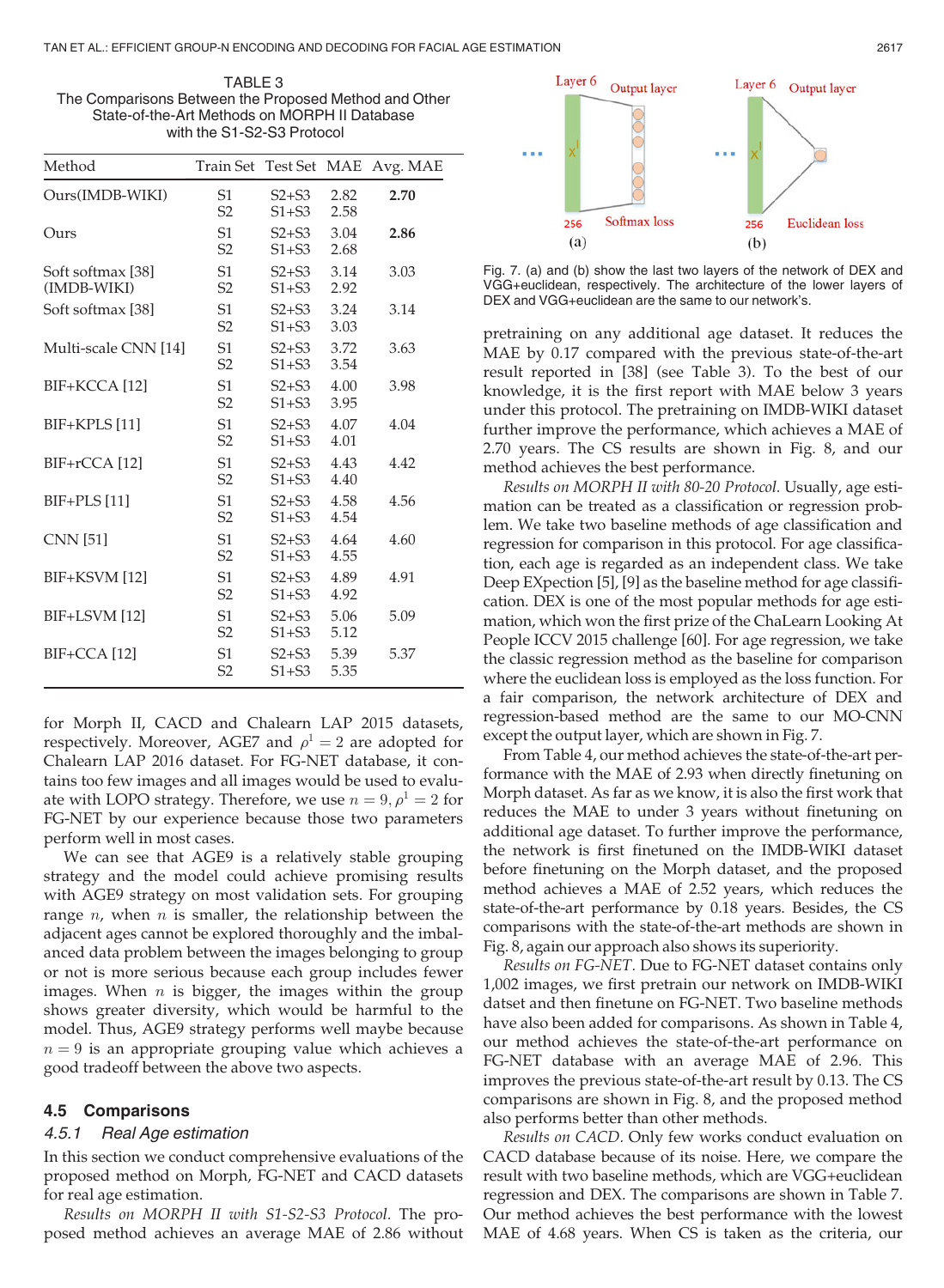

Fig. 8. (a) CS comparisons on FG-NET. (b) CS comparisons on MORPH II with 80-20 protocol when training with 80 percent images and testing with 20 percent images. (c) CS comparisons on MORPH II with S1-S2-S3 protocol. The experiments are repeated twice: 1) Training with S2 and testing with S1+S3; 2) training with S1 and testing with S2+S3, and the average CS performance is reported. (d) CS comparisons on CACD when training with 1,800 celebrities and testing with 120 celebrities.



Fig. 9. The original and aligned images of Chalearn LAP, FG-NET, Morph and CACD databases. The predicted ages of both good and bad estimation are given in the figure. Note that the predicted age on Chalearn LAP dataset is not an integer due to the averaging of the predictions of the augmented testing images and an ensemble of networks.

method also performs much better than other methods as shown in Fig. 8. This indicates that our method is capable of estimating age from face images in the wild. Note that we do not finetune our network on IMDB-WIKI dataset because some images from IMDB-WIKI and CACD are duplicated.

#### 4.5.2 Apparent Age Estimation

In this section, the evaluation on Chalearn LAP dataset will be presented.

Results on Chalearn LAP 2015. As a competition dataset of apparent age estimation, Chalearn LAP dataset is more special than other public datasets. Following the tricks used in [5], [9], [41], we finetune our network on both training and validation sets after finetuning on a large additional age dataset, e.g., IMDB-WIKI dataset. In the test phase, each image is flipped, and then rotated by  $0^o$ ,  $\pm 5^o$ , thus each image would be tested by 6 times and then averaging those predictions. Note that for all results except for Chalearn LAP dataset in this paper are based on a single test image. To further improve the performance, an ensemble of 8 networks is employed and we take the average of the predictions as the final estimated age. But the ensemble technology is only taken when evaluating on the test set of Chalearn LAP dataset. We also report the performance on the validation set with only finetuning on training set.

The experimental results are shown in Table 5. The proposed method achieves a better performance than other teams with a final  $\epsilon$ -error of 0.263547. For validation set, our method also achieves a lower MAE and  $\epsilon$ -error based on a single network. Due to many tricks we have employed in this evaluation, more training details is presented in Section 5.1.

Results on Chalearn LAP 2016. Different from Chalearn LAP 2015, most ages in Chalearn LAP 2016 dataset are not integers. If we train the network with rounding ages, much information would be sacrificed. To reduce information lossing, we follow the work [40], [41] to encode each age label y and its corresponding deviation  $\sigma$  into a label distribution. The distribution is a set of possibilities representing the description degrees of their corresponding labels, which is defined as follows:

$$
P_{l_i} = \frac{1}{Z_{y,\sigma}} \frac{1}{\sqrt{2\pi\sigma^2}} e^{-\frac{(l_i - y)^2}{2\sigma^2}}, i = 0, \dots, K,
$$
 (13)

where  $Z_{y,\sigma}$  is the normlization factor related to age label y and its deviation  $\sigma$ . We generate a random age label for each image according to its label distribution and regard the random age label as the ground truth label in the training

TABLE 4 The Results on Morph II Database with 80-20 Protocol and FG-NET Database

| Morph II | <b>FG-NET</b> |
|----------|---------------|
| 6.30     | 4.70          |
| 8.83     | 6.77          |
| 6.28     | 4.83          |
| 5.88     | 4.67          |
| 5.69     | 4.85          |
| 4.77     | 4.26          |
| 3.45     |               |
| 3.49     | 4.77          |
| 3.15     | 4.30          |
| 3.25     | 4.63          |
| 2.68     | 3.09          |
| 2.93     | 4.34          |
| 2.52     | 2.96          |
|          |               |

Our method achieves the state-of-the-art performance on both databases.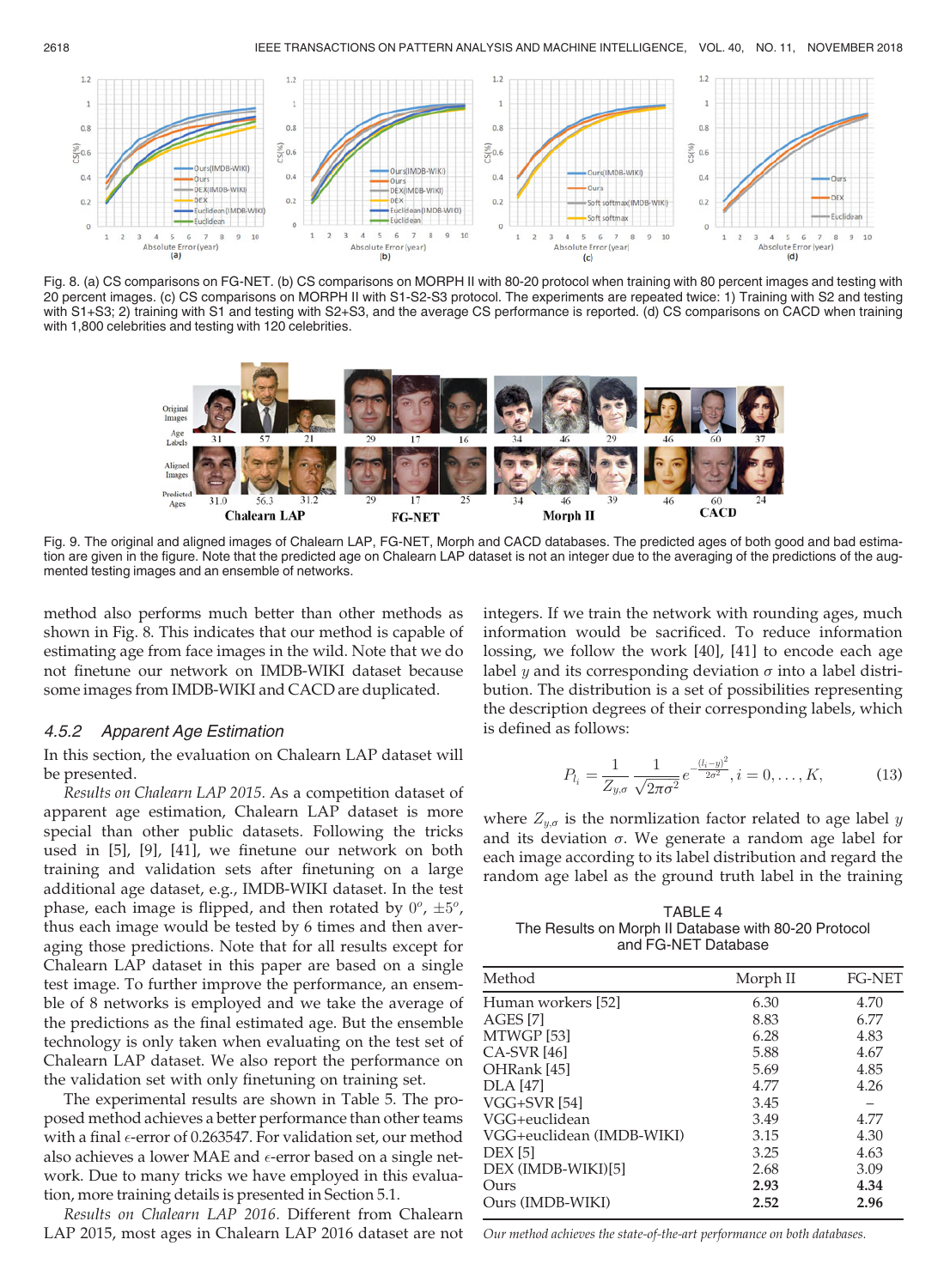| TABLE 5                                                                        |
|--------------------------------------------------------------------------------|
| Comparisons with the State-of-the-Art Methods on the Chalearn LAP 2015 Dataset |

| Rank | Team                     |                          | Validation Set <sup>1</sup>    |                          | Test Set <sup>2</sup> | Pretrain                           | <b>Network</b> | Num. of         |
|------|--------------------------|--------------------------|--------------------------------|--------------------------|-----------------------|------------------------------------|----------------|-----------------|
|      |                          | $MAE\downarrow$          | $\epsilon$ -error $\downarrow$ | MAE                      | $\epsilon$ -error.    | Set                                |                | <b>Networks</b> |
|      | Ours.                    | 3.21                     | 0.28                           | 2.94                     | 0.263547              | <b>IMDB-WIKI</b>                   | $VGG-16$       | 8               |
|      | <b>CVL ETHZ</b> [5], [9] | 3.25                     | 0.28                           | $\qquad \qquad$          | 0.264975              | <b>IMDB-WIKI</b>                   | $VGG-16$       | 20              |
| 2    | ICT-VIPL $[41]$          | 3.33                     | 0.29                           | -                        | 0.270685              | FG-NET, Morph, CACD, et al.        | GoogleNet      | 8               |
| 3    | WVU CVL [19]             | $\overline{\phantom{0}}$ | 0.31                           | $\overline{\phantom{0}}$ | 0.294835              | FG-NET, Morph, CACD, et al.        | GoogleNet      | 5               |
| 4    | <b>SEU NJU [55]</b>      | -                        | 0.34                           | $\qquad \qquad$          | 0.305763              | FG-NET, Morph, Adience[56], et al. | GoogleNet      | 6               |
|      | human reference          |                          |                                |                          | 0.34                  |                                    |                |                 |
| 5    | UMD                      |                          |                                |                          | 0.373352              |                                    |                |                 |
| 6    | Enjuto                   |                          |                                |                          | 0.374390              |                                    |                |                 |
| 7    | Sungbin Choi             |                          |                                |                          | 0.420554              |                                    |                |                 |
| 8    | Lab <sub>219</sub> A     |                          |                                |                          | 0.499181              |                                    |                |                 |
| 9    | Bogazici                 |                          |                                |                          | 0.524055              |                                    |                |                 |
| 10   | Notts CVLab              |                          |                                |                          | 0.594248              |                                    |                |                 |

 $1$  The performance on evaluation set is tested based on a single network.

 $2$  The performance on test set is evaluated by a ensemble of multiple networks, where the number of networks used is shown in the last column of the table. The proposed method achieves the state-of-the-art performance.  $( \cdot )$ : the smaller the better).

| Rank | Team           | Test Set <sup>2</sup>   |                   | Pretrain                                      | <b>Network</b> | Num. of         |  |
|------|----------------|-------------------------|-------------------|-----------------------------------------------|----------------|-----------------|--|
|      |                | <b>MAE</b> <sup>1</sup> | $\epsilon$ -error | Set                                           |                | <b>Networks</b> |  |
|      | Ours           | 3.82                    | 0.3100            | <b>IMDB-WIKI</b>                              | $VGG-16$       |                 |  |
|      | OrangeLabs[40] |                         | 0.2411            | cleaned IMDB-WIKI, a private children dataset | $VGG-16$       | 14              |  |
| 2    | palm seu [57]  |                         | 0.3214            | <b>IMDB-WIKI</b>                              | $VGG-16$       |                 |  |
| 3    | $cmp+ETH$ [58] |                         | 0.3361            | <b>IMDB-WIKI</b>                              | $VGG-16$       | 10              |  |
| 4    | WYU CVL        |                         | 0.3405            |                                               |                |                 |  |
| 5    | ITU SiMiT [18] |                         | 0.3668            | <b>IMDB-WIKI</b>                              | $VGG-16$       |                 |  |
| 6    | Bogazici [59]  |                         | 0.3740            |                                               | $VGG-16$       |                 |  |
| 7    | MIPAL SNU      |                         | 0.4569            |                                               |                |                 |  |
| 8    | DeepAge        |                         | 0.4573            |                                               |                |                 |  |

TABLE 6 Comparisons with the State-of-the-Art Methods on the Chalearn LAP 2016 Dataset

 $($  $\downarrow$ : the smaller the better).

stage. Other experimental settings are the same to Chalearn LAP 2015's.

We find that the performance of methods [18], [40], [57], [58] varies on validation set and test set, for example, Orange-Labs's method didn't achieve the best performance on validation set but outperformed other methods by a large margin on test set. Therefore, we only conduct the evaluation on test set for a consistent comparison. The comparisons are reported in Table 6. Our method achieves the performance on test set with epsilon error of 0.3100 based on a single network, which is the second best result only next to OrangeLabs's [40]. OrangeLabs's method could achieve better performance mainly due to the following reasons: first, they pretrained their network on a cleaned IMDB-WIKI dataset that was arranged and annotated by 26 persons lasting for a few days; second, they manually collected a private dataset with a considerable quantity of images of children, and they have trained 3 separate models for estimating apparent ages of children using the children dataset; third, they used an ensemble of multiple models to boost the performance.

## 4.6 Computation Time Analysis

We train an age group classification network treating adjacent ages as an independent class. Then a decoding process (LAD or GAD) is used to obtain the probability of each age. In this section, we mainly analyze the accuracy and computational efficiency between the GAD and LAD methods. The comparative experiments are conducted on MORPH II database with CPU, and we only compare the time consumed in the decoding phase. In decoding, there are only two terms changed between the probability of a and  $a + 1$  accordingly to Eq. (7). To avoid decrease in performance due to rounding error in the continuous calculation process,  $\mathcal{P}(a), \mathcal{P}(a + 1), \ldots$  are not calculated sequentially. Instead, we compute  $P(a)$  for each a in the whole age set  $\mathcal{Y}$  (GAD) or age group set  $\mathcal{S}_m$  (LAD) with the maximal classification probability. We find that LAD could spend less time while gets the same performance as with GAD. As shown in Table 8, LAD only needs 4.6 ms to analyze one face image while GAD needs 51.7 ms to do so, which decreases the decoding speed by about 10 times. The visualization of the age probabilities with both LAD and GAD is shown in Fig. 10 (a randomly selected sample from test set). The decoding results are virtually with no difference.

## 5 DISCUSSION

## 5.1 Exploring Training Details

Many tricks have been employed when evaluating on Chalearn LAP dataset, e.g., pretraining, data augmentation, a ensemble of networks. In this section a step-by-step investigation is conducted to explore the contributions of each trick.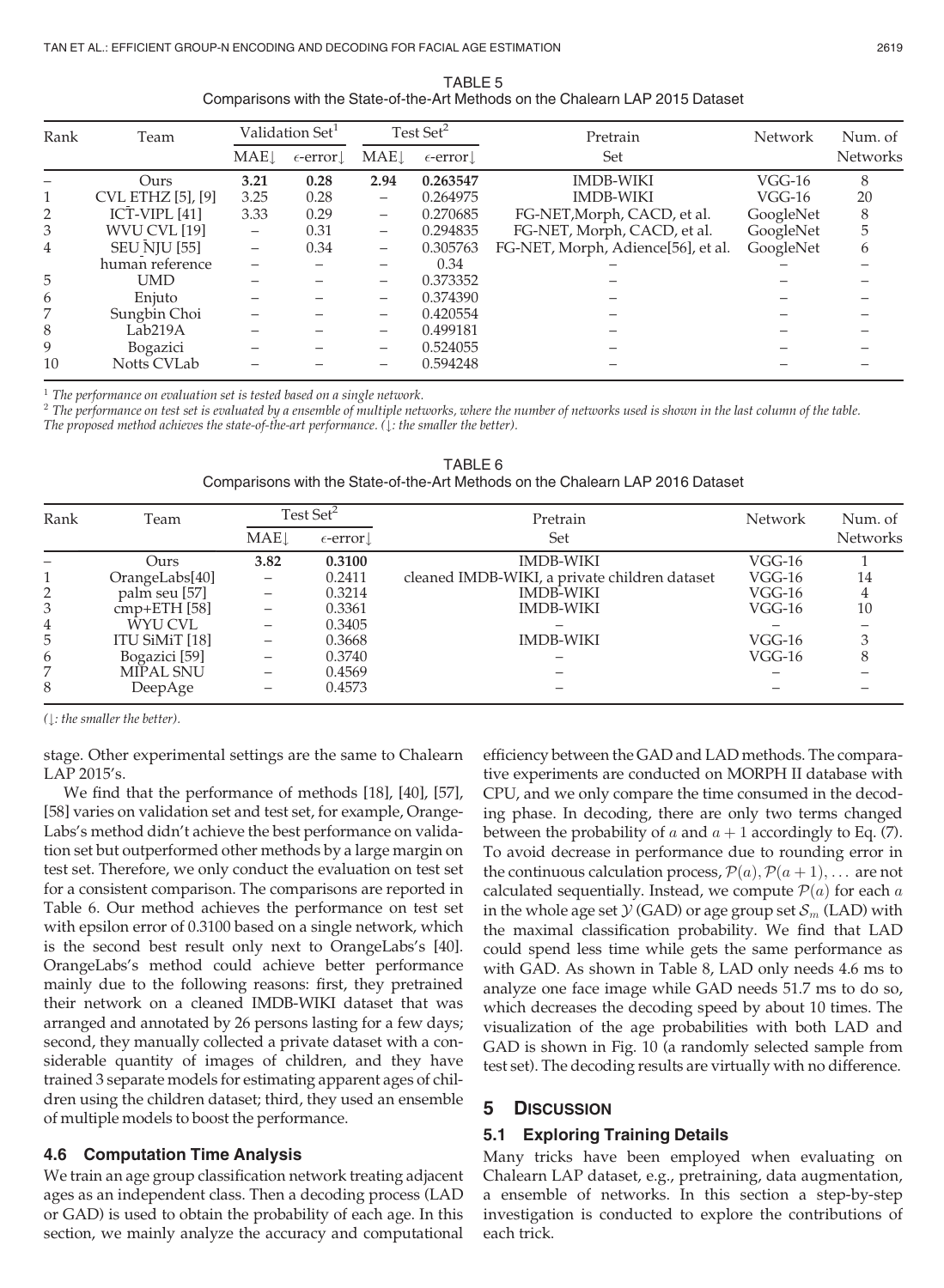|                                  | THE OUTINGHOULD UIT UNUD DATABLE             |                                        |                      |
|----------------------------------|----------------------------------------------|----------------------------------------|----------------------|
| Method                           | Train Set                                    | <b>Test Set</b>                        | Avg. MAE             |
| Ours<br>DEX [5]<br>VGG+euclidean | 1.800 celebs<br>1,800 celebs<br>1,800 celebs | 120 celebs<br>120 celebs<br>120 celebs | 4.68<br>4.79<br>5.08 |

TABLE 7 The Comparisons on CACD Dataset

| TABLE 8                             |  |
|-------------------------------------|--|
| The Comparisons Between GAD and LAD |  |

| Methods          | GAD     | LAD              |
|------------------|---------|------------------|
| Avg. MAE         | 2.52004 | 2.52004          |
| Time (per image) | 51.7 ms | $4.6 \text{ ms}$ |

The experiment is conducted on Morph II dataset with 80-20 protocol.

As shown in Table 9, the pretraining on IMDB-WIKI dataset seems very helpful, which can reduce the  $\epsilon\text{-error}$ from 0.3709 to 0.2789. This significant improvement shows that the IMDB-WIKI dataset is still useful even though it contains much noise. Also, our data augmentation on training set also makes a great contribution. The  $\epsilon\text{-error}$  is dropped by about 0.012 with the training data augmentation. It is worth noting that the proposed method achieves an  $\epsilon$ -error of 0.2669 with a single network, which is very close to the best result of Chalearn LAP competition [5], [9].

## 5.2 Detailed Comparison with DEX

To compare with DEX method thoroughly, we reimplement DEX with the same experimental settings where both face alignment and data augmentation are used. The network of re-implemented DEX method is the same to ours except the last layer as shown in Fig. 7. We conduct the comparisons on FG-NET, Morph II and CACD datasets. When experimenting on FG-NET and Moroh II datasets, the networks are first pretrained on IMDB-WIKI datatset. As shown in the Table 11, our method could still perform better than DEX method on those datasets when adopting the same experimental settings. Furthermore, we also implement our method with the same training settings as DEX's. Besides having selected part of images with small noise of IMDB-WIKI dataset for pretraining, Rothe et al. [5] have also equalized the age distribution of the selected images to improve the model generalization capability. However, they didn't make the list of pretraining images public to the community. Therefore, for a fair comparison, we didn't pretrain the model on IMDB-WIKI dataset when conducting experiments with the same training settings as DEX's. The



Fig. 10. The visualization of age and age group probabilities.



Fig. 11. The distribution of training sets.

comparisons on FG-NET, Morph and CACD dataset are shown in Table 11, our method achieves a better performance. No matter which training settings are employed, our method shows superiority to DEX.

## 5.3 Ablation Study

In this section, we conduct the ablation analysis on the grouping and decoding components of the proposed method. We train the network with multiple classifiers without the grouping component, where each classifier is used to determine the input image belonging to the corresponding age or not. By removing the grouping stage, the predicted age could be directly obtained via maximum probability of the classifiers. So the decoding stage is also dropped in this way. To make a fair comparison, we also conduct experiments with a variety of  $\rho^1$  to find an appropriate value. As shown in Table 10, the minimum MAE can only reach 2.70 when grouping and decoding components are dropped. This means that the performance (or deviation of

TABLE 9 Some Training Details of Our Method on Chalearn Dataset

| Crop size of<br>training images | Data augmentation<br>on training Set | <b>IMDB-WIKI</b><br>pretraining | Data augmentation<br>on testing Set | Num. of<br>networks | <b>MAE</b> | $\epsilon$ -error |
|---------------------------------|--------------------------------------|---------------------------------|-------------------------------------|---------------------|------------|-------------------|
| $224\times224$                  | No                                   | No                              | No.                                 |                     | 4.64       | 0.4027            |
| $224\times224$                  | Yes                                  | No.                             | N <sub>0</sub>                      |                     | 4.30       | 0.3709            |
| $224\times224$                  | Yes                                  | Yes                             | No.                                 |                     | 3.08       | 0.2789            |
| $224\times224$                  | Yes                                  | Yes                             | Yes                                 |                     | 2.97       | 0.2669            |
| $224\times224$                  | Yes                                  | Yes                             | Yes                                 |                     | 2.94       | 0.2635            |

All results are finetuning on both training and validation sets, and then testing on test set.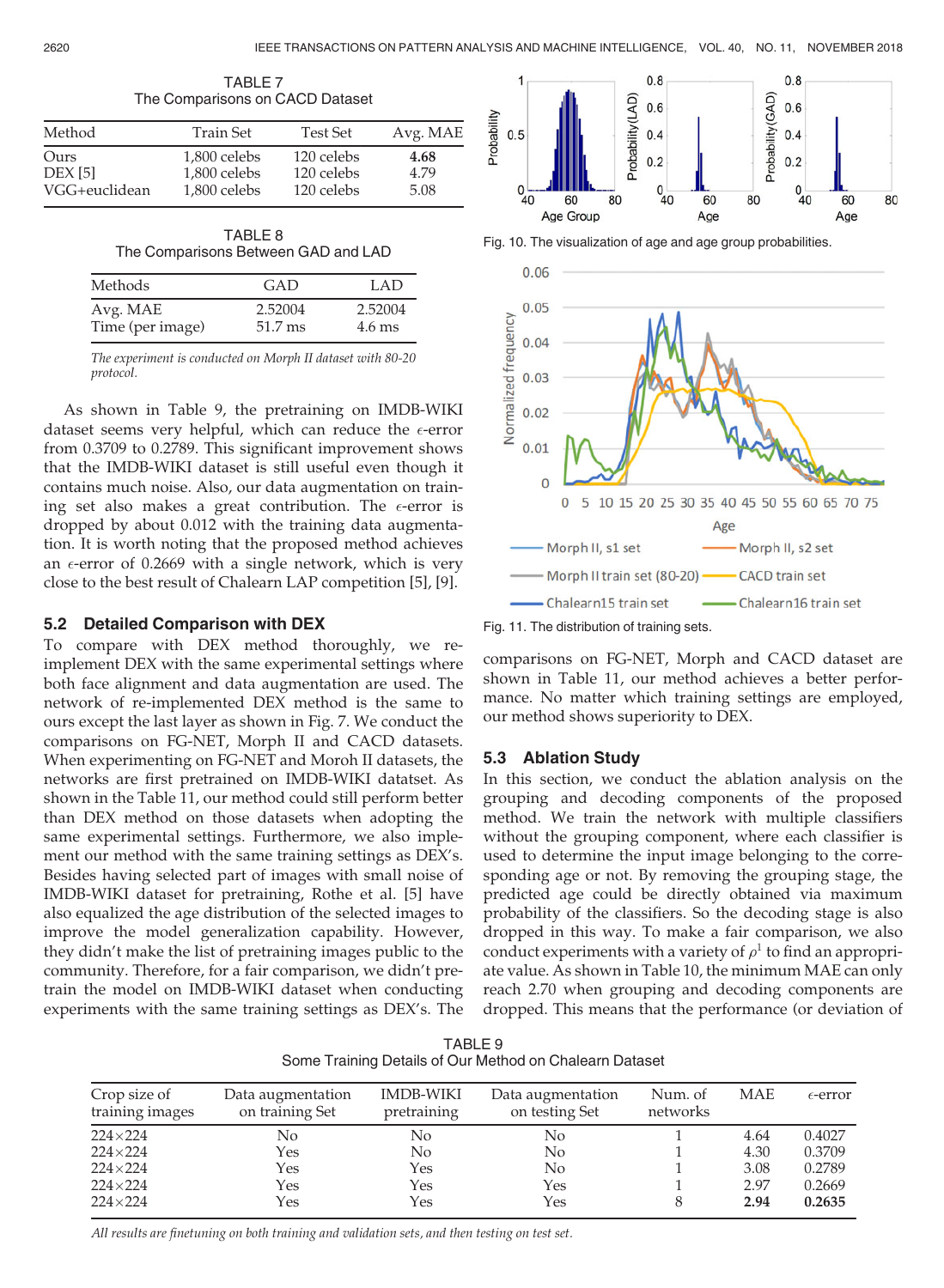TABLE 10

The Comparisons Between with and without Grouping and Decoding Components on Morph II Dataset Under 80-20 Protocal

|     | With grouping and decoding | Without grouping and decoding |  |  |          |              |   |                               |  |      |  |  |
|-----|----------------------------|-------------------------------|--|--|----------|--------------|---|-------------------------------|--|------|--|--|
|     | $-$                        |                               |  |  | $\sim$ 4 | $\mathbf{b}$ | h |                               |  |      |  |  |
| MAE | ירא ר                      | 2.89                          |  |  |          |              |   | 2.79 2.78 2.74 2.73 2.70 2.75 |  | 2.71 |  |  |

<sup>1</sup>The result is got by using AGE9 and  $\rho$ <sup>1</sup> of 2.

#### TABLE 11 The Comparisons Between Our Method and DEX on FG-NET, Morph II and CACD Datasets

|                    |              | Our training settings | DEX's training settings |              |                                                  |             |  |
|--------------------|--------------|-----------------------|-------------------------|--------------|--------------------------------------------------|-------------|--|
|                    |              |                       |                         |              | Method FG-NET Morph II CACD FG-NET Morph II CACD |             |  |
| Ours<br><b>DEX</b> | 2.96<br>3.01 | 2.52<br>2.66          | 4.68<br>4 75            | 4.30<br>4.63 | 3.01<br>3.25                                     | 4.73<br>479 |  |

Note that here we adopt 80-20 protocol when evaluating on Morph II dataset.

age estimation) of model without grouping and decoding components is 0.18 years less than that with those components. When grouping and decoding components are dropped, each age would be regarded as a single age group and the relationship between adjacent ages can't be explored either. All those result in a decrease in performance. From this perspective, the grouping and decoding components are of critical importance to our method.

#### 6 CONCLUSION

In this paper, we propose a deep learning solution for age estimation based on a single network to account for aging randomness. First, an age group-n encoding strategy is proposed to group ages, where adjacent ages are grouped into the same group and each group is regarded as an independent class. Then, age group classification is implemented in a CNN with multiple outputs and we recover the exact age for each face image by decoding the classification results. Moreover, we modify our algorithm to address the imbalance data learning problem. Finally, the evaluations on multiple age databases show that the proposed method achieves the state-of-the-art performance.

#### ACKNOWLEDGMENTS

This work was supported by the National Key Research and Development Plan (Grant No.2016YFC0801002), the Chinese National Natural Science Foundation Projects ]61502491, ]61473291, ]61572501, ]61572536, ]61673052, Science and Technology Development Fund of Macau (No.112/2014/A3, 151/2017/A, 152/2017/A), NVIDIA GPU donation program and AuthenMetric <sup>R</sup>&<sup>D</sup> Funds. Zichang Tan and Jun Wan contribute equally to this paper.

#### **REFERENCES**

- A. K. Jain and S. Z. Li, Handbook of Face Recognition. Berlin, Germany: Springer, 2005.
- [2] M. Fairhurst, Age Factors in Biometric Processing. Stevenage, U.K.: Institution Eng. Technol., 2013.
- [3] Y. Ma and G. Qian, Intelligent Video Surveillance: Systems and Technology. Boca Raton, FL, USA: CRC Press, 2009.
- [4] C. Shan, F. Porikli, T. Xiang, and S. Gong, Video Analytics for Business Intelligence. Berlin, Germany: Springer, 2012.
- [5] R. Rothe, R. Timofte, and L. Van Gool, "Deep expectation of real and apparent age from a single image without facial landmarks," Int. J. Comput. Vis., pp. 1–14, 2016, doi:10.1007/s11263- 016-0940-36.
- [6] X. Geng, C. Yin, and Z. Zhou, "Facial age estimation by learning from label distributions," IEEE Trans. Pattern Anal. Mach. Intell., vol. 35, no. 10, pp. 2401–2412, Oct. 2013.
- [7] X. Geng, Z. Zhou, and K. Smithmiles, "Automatic age estimation based on facial aging patterns," IEEE Trans. Pattern Anal. Mach. Intell., vol. 29, no. 12, pp. 2234–2240, Dec. 2007.
- [8] G. Guo, G. Mu, Y. Fu, and T. Huang, "Human age estimation using bio-inspired features," in Proc. IEEE Conf. Comput. Vis. Pattern Recognit., 2009, pp. 112–119.
- [9] R. Rothe, R. Timofte, and L. V. Gool, "DEX: Deep expectation of apparent age from a single image," in Proc. IEEE Int. Conf. Comput. Vis. Workshops, Dec. 2015, pp. 252–257.
- [10] Y. Fu and T. S. Huang, "Human age estimation with regression on discriminative aging manifold," IEEE Trans. Multimedia, vol. 10, no. 4, pp. 578–584, Jun. 2008.
- [11] G. Guo and G. Mu, "Simultaneous dimensionality reduction and human age estimation via kernel partial least squares regression," in Proc. IEEE Conf. Comput. Vis. Pattern Recognit., 2011, pp. 657–664.
- [12] G. Guo and G. Mu, "Joint estimation of age, gender and ethnicity: CCA versus PLS," in Proc. 10th IEEE Int. Conf. Workshops Autom. Face Gesture Recognit., 2013, pp. 1–6.
- [13] T. Liu, Z. Lei, J. Wan, and S. Z. Li, "DFDnet: Discriminant face descriptor network for facial age estimation," in Proc. Chin. Conf. Biometric Recognit., 2015, pp. 649–658.
- [14] D. Yi, Z. Lei, and S. Z. Li,  $n^2$ Age estimation by multi-scale convolutional network," in Proc. Asian Conf. Comput. Vis., 2014, pp. 144– 158.
- [15] P. Geladi and B. R. Kowalski, "Partial least-squares regression: A tutorial," Analytica Chimica Acta, vol. 185, no. 86, pp. 1–17, 1986.
- [16] D. R. Hardoon, S. Szedmak, and J. Shawe-Taylor, "Canonical correlation analysis: An overview with application to learning methods," Neural Comput., vol. 16, no. 12, pp. 2639–2664, 2004.
- [17] D. Basak, S. Pal, and D. C. Patranabis, "Support vector regression," Neural Information Processing-Letters Reviews, vol. 11, no. 10, pp. 203– 224, 2007.
- [18] R. C. Malli, M. Aygun, and H. K. Ekenel, "Apparent age estimation using ensemble of deep learning models," in Proc. IEEE Conf. Comput. Vis. Pattern Recognit. Workshops, Jun. 2016, pp. 714–721.
- [19] Y. Zhu, Y. Li, G. Mu, and G. Guo, "A study on apparent age estimation," in Proc. IEEE Int. Conf. Comput. Vis. Workshops, Dec. 2015, pp. 267–273.
- [20] H. F. Yang, B. Y. Lin, K. Y. Chang, and C. S. Chen, "Automatic age estimation from face images via deep ranking," in Proc. Brit. Mach. Vis. Conf., 2015, pp. 55.1–55.11.
- [21] Z. Niu, M. Zhou, L. Wang, X. Gao, and G. Hua, "Ordinal regression with multiple output CNN for age estimation," in Proc. IEEE Conf. Comput. Vis. Pattern Recognit., Jun. 2016, pp. 4920–4928.
- [22] R. Longadge and S. Dongre, "Class imbalance problem in data mining review," arXiv preprint arXiv:1305.1707, 2013.
- [23] H. He and E. A. Garcia, "Learning from imbalanced data," IEEE Trans. Knowl. Data Eng., vol. 21, no. 9, pp. 1263–1284, Sep. 2009.
- [24] The fg-net aging database. [Online]. Available: http://www. fgnet.rsunit.com/
- [25] K. Ricanek and T. Tesafaye, "MORPH: A longitudinal image database of normal adult age-progression," in Proc. Int. Conf. Autom. Face Gesture Recognit., 2006, pp. 341–345.
- [26] B. C. Chen, C. S. Chen, and W. H. Hsu, "Face recognition and retrieval using cross-age reference coding with cross-age celebrity dataset," IEEE Trans. Multimedia, vol. 17, no. 6, pp. 804-815, Jun. 2015.
- [27] S. Escalera, et al., "Chalearn looking at people 2015: Apparent age and cultural event recognition datasets and results," in Proc. IEEE Int. Conf. Comput. Vis. Workshops, 2015, pp. 1–9.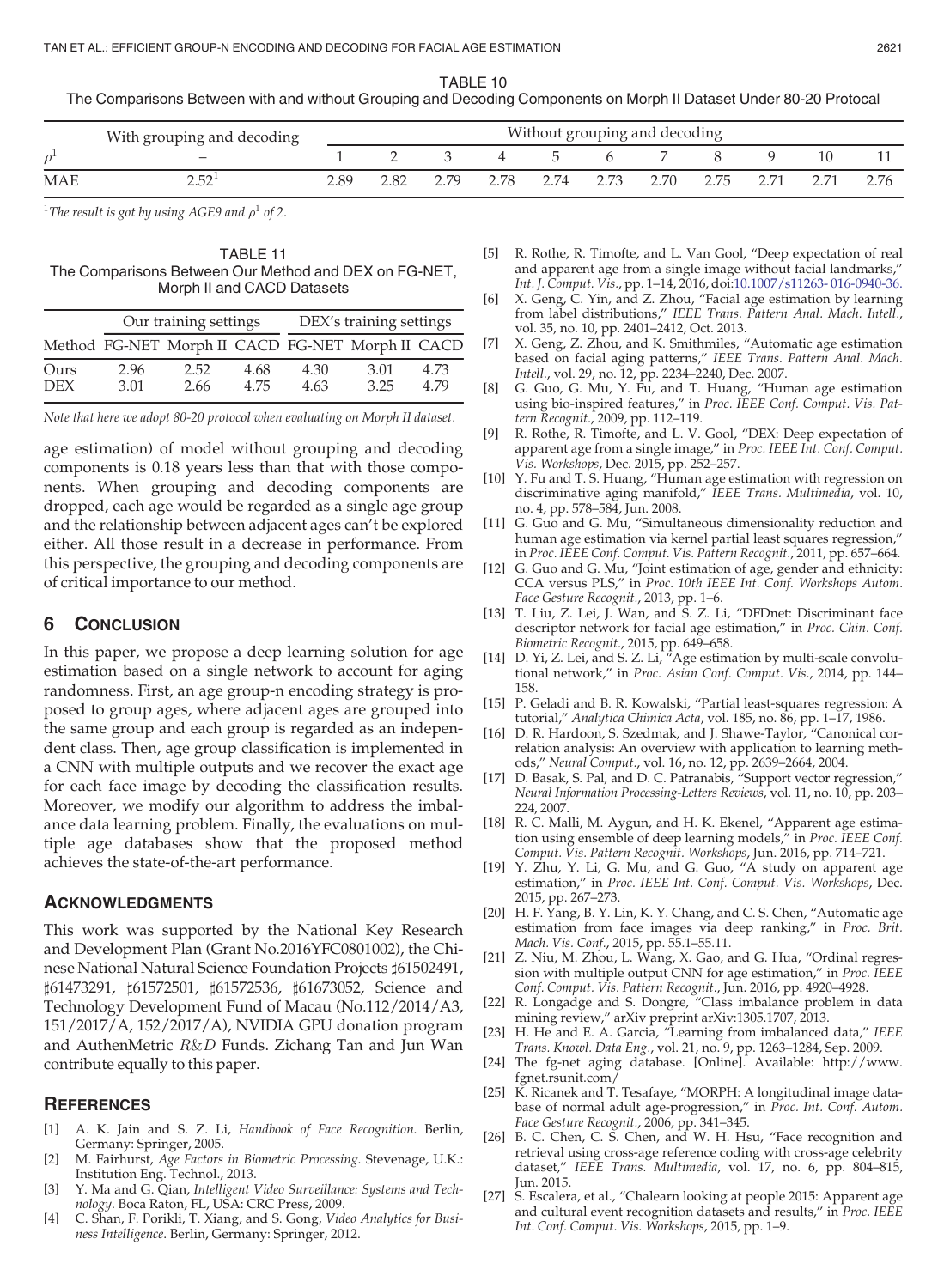- [28] K. Simonyan and A. Zisserman, "Very deep convolutional networks for large-scale image recognition," arXiv preprint arXiv:1409.1556, 2014.
- [29] N. D. V. Young HoKwon, "Age classification from facial images," Comput. Vis. Image Understanding, vol. 74, no. 1, pp. 1–21, 1999.
- [30] A. Lanitis, C. Draganova, and C. Christodoulou, "Comparing different classifiers for automatic age estimation," IEEE Trans. Syst. Man Cybern. Part B: Cybern., vol. 34, no. 1, pp. 621–628, Feb. 2004.
- [31] T. F. Cootes, G. J. Edwards, and C. J. Taylor, "Active appearance models," IEEE Trans. Pattern Anal. Mach. Intell., vol. 23, no. 6, pp. 681–685, Jun. 2001.
- [32] X. Geng, Z. H. Zhou, Y. Zhang, G. Li, and H. Dai, "Learning from facial aging patterns for automatic age estimation," in Proc. ACM Int. Conf. Multimedia, 2006, pp. 307–316.
- [33] G. Guo, Y. Fu, C. R. Dyer, and T. S. Huang, "Image-based human age estimation by manifold learning and locally adjusted robust regression," IEEE Trans. Image Process., vol. 17, no. 7, pp. 1178– 1188, Jul. 2008.
- [34] Y. Fu, Y. Xu, and T. S. Huang, "Estimating human age by manifold analysis of face pictures and regression on aging features," in Proc. IEEE Int. Conf. Multimedia Expo, 2007, pp. 1383–1386.
- [35] F. Gao and H. Ai, "Face age classification on consumer images with Gabor feature and fuzzy LDA method," in Advances in Biometrics. Berlin, Germany: Springer, 2009, pp. 132–141.
- [36] A. Günay and V. V. Nabiyev, "Automatic age classification with LBP," in Proc. 23rd Int. Symp. Comput. Inf. Sci., 2008, pp. 1–4.
- [37] X. Geng, Q. Wang, and Y. Xia, "Facial age estimation by adaptive label distribution learning," in Proc. Int. Conf. Pattern Recognit., 2014, pp. 4465–4470.
- [38] Z. Tan, Z. Shuai, W. Jun, L. Zhen, and S. Z. Li, "Age estimation based on a single network with soft softmax of aging modeling," in Proc. Asian Conf. Comput. Vis., 2016, pp. 203–216.
- [39] Z. Huo, et al., "Deep age distribution learning for apparent age estimation," in Proc. IEEE Conf. Comput. Vis. Pattern Recognit. Workshops, 2016, pp. 17–24.
- [40] G. Antipov, M. Baccouche, S.-A. Berrani, and J.-L. Dugelay, "Apparent age estimation from face images combining general and children-specialized deep learning models," in Proc. IEEE Conf. Comput. Vis. Pattern Recognit. Workshops, 2016, pp. 96–104.
- [41] X. Liu, et al., "AgeNet: Deeply learned regressor and classifier for robust apparent age estimation," in Proc. IEEE Int. Conf. Comput. Vis. Workshops, Dec. 2015, pp. 258–266.
- [42] C. Szegedy, et al., "Going deeper with convolutions," in Proc. IEEE Conf. Comput. Vis. Pattern Recognit., Jun. 2015, pp. 1–9.
- [43] A. Krizhevsky, I. Sutskever, and G. E. Hinton, "ImageNet classification with deep convolutional neural networks," in Proc. Int. Conf. Neural Inf. Process. Syst., 2012, pp. 1097-1105.
- [44] S. Escalera, et al., "ChaLearn looking at people and faces of the world: Face analysis workshop and challenge 2016, " in Proc. IEEE Conf. Comput. Vis. Pattern Recognit. Workshops, Jun. 2016, pp. 706–713.
- [45] K. Y. Chang, C. S. Chen, and Y. P. Hung, "Ordinal hyperplanes ranker with cost sensitivities for age estimation," in Proc. IEEE Conf. Comput. Vis. Pattern Recognit., 2011, pp. 585–592.
- [46] K. Chen, S. Gong, T. Xiang, and C. L. Chen, "Cumulative attribute space for age and crowd density estimation," in Proc. IEEE Conf. Comput. Vis. Pattern Recognit., 2013, pp. 2467–2474.
- [47] X. Wang, R. Guo, and C. Kambhamettu, "Deeply-learned feature for age estimation," in Proc. IEEE Winter Conf. Appl. Comput. Vis., 2015, pp. 534–541.
- [48] P. Viola and M. Jones, "Rapid object detection using a boosted cascade of simple features," in Proc. IEEE Comput. Soc. Conf. Comput. Vis. Pattern Recognit., 2001, pp. I–I.
- [49] T. F. Cootes, C. J. Taylor, D. H. Cooper, and J. Graham, "Active shape modelstheir training and application," Comput. Vis. Image Understanding, vol. 61, no. 1, pp. 38–59, 1995.
- [50] Y. Jia, et al., "Caffe: Convolutional architecture for fast feature embedding," in Proc. 22nd ACM Int. Conf. Multimedia, 2014, pp. 675–678.
- [51] M. Yang, S. Zhu, F. Lv, and K. Yu, "Correspondence driven adaptation for human profile recognition," in Proc. IEEE Conf. Comput. Vis. Pattern Recognit., 2011, pp. 505–512.
- [52] H. Han, C. Otto, X. Liu, and A. K. Jain, "Demographic estimation from face images: Human versus machine performance," IEEE Trans. Pattern Anal. Mach. Intell., vol. 37, no. 6, pp. 1148–1161, Jun. 2015.
- [53] Y. Zhang and D.-Y. Yeung, "Multi-task warped Gaussian process for personalized age estimation," in Proc. IEEE Conf. Comput. Vis. Pattern Recognit., 2010, pp. 2622–2629.
- [54] R. Rothe, R. Timofte, and L. Van Gool, "Some like it hot—visual guidance for preference prediction," in Proc. IEEE Conf. Comput. Vis. Pattern Recognit., 2016, pp. 5553–5561.
- [55] X. Yang, et al., "Deep label distribution learning for apparent age estimation," in Proc. IEEE Conf. Comput. Vis. Pattern Recognit. Workshops, 2015, pp. 344–350.
- [56] G. Levi and T. Hassner, "Age and gender classification using convolutional neural networks," in Proc. IEEE Conf. Comput. Vis. Pattern Recognit. Workshops, Jun. 2015, pp. 34–42.
- [57] Z. Huo, et al., "Deep age distribution learning for apparent age estimation," in Proc. IEEE Conf. Comput. Vis. Pattern Recognit. Workshops, Jun. 2016, pp. 722–729.
- [58] M. Uricar, R. Timofte, R. Rothe, J. Matas, and L. Van Gool, "Structured output SVM prediction of apparent age, gender and smile from deep features," in Proc. IEEE Conf. Comput. Vis. Pattern Recognit. Workshops, Jun. 2016, pp. 730–738.
- [59] F. Gurpinar, H. Kaya, H. Dibeklioglu, and A. Salah, "Kernel ELM and CNN based facial age estimation," in Proc. IEEE Conf. Comput. Vis. Pattern Recognit. Workshops, Jun. 2016, pp. 785–791.
- [60] X. Baro, et al., "ChaLearn looking at people 2015 challenges: Action spotting and cultural event recognition," in Proc. IEEE Conf. Comput. Vis. Pattern Recognit. Workshops, 2015, pp. 1–9.



**Zichang Tan** received the BE degree from the Department of Automation, Huazhong University of Science and Technology (HUST), Wuhan, China, in 2016. He was named as an outstanding graduate of the college when he graduated. He is currently working toward the PhD degree at the Institute of Automation, Chinese Academy of Science (CASIA). His main research interests include deep learning, face attribute analysis and face recognition.



Jun Wan received the BS degree from the China University of Geosciences, Beijing, China, in 2008, and the PhD degree from the Institute of Information Science, Beijing Jiaotong University, Beijing, China, in 2015. Since January 2015, he has been an assistant professor in the National Laboratory of Pattern Recognition (NLPR), Institute of Automation, Chinese Academy of Science (CASIA). He received the 2012 ChaLearn One-Shot-Learning Gesture Challenge Award, sponsored by Microsoft, ICPR 2012. He also received

the 2013, 2014 Best Paper Award from the Institute of Information Science, Beijing Jiaotong University. His main research interests include computer vision, machine learning, especially for gesture and action recognition, facial attribution analysis (i.e., age estimation, facial expression, gender and race classification). He has published papers in top journals, such as the Journal of Machine Learning Research, the IEEE Transactions on Pattern Analysis and Machine Intelligence, the IEEE Transactions on Image Processing, and the IEEE Transactions on Cybernetics. He has served as the reviewer on several top journals and conferences, such as the Journal of Machine Learning Research, the IEEE Transactions on Pattern Analysis and Machine Intelligence, the IEEE Transactions on Image Processing, the IEEE Transactions on Multimedia, the IEEE Transactions on Systems, Man, and Cybernetics: Systems, the Public Relations Journal, ICPR2016, CVPR2017, ICCV2017, FG2017. He is a member of the IEEE.



**Zhen Lei** received the BS degree in automation from the University of Science and Technology of China, in 2005, and the PhD degree from the Institute of Automation, Chinese Academy of Sciences, in 2010, where he is currently an associate professor. He has published more than 100 papers in international journals and conferences. His research interests are in computer vision, pattern recognition, image processing, and face recognition in particular. He served as an area chair of the International Joint Conference on Biometrics in

2014, the IAPR/IEEE International Conference on Biometric in 2015, 2016, 2018, and the IEEE International Conference on Automatic Face and Gesture Recognition in 2015. He is a senior member of the IEEE.